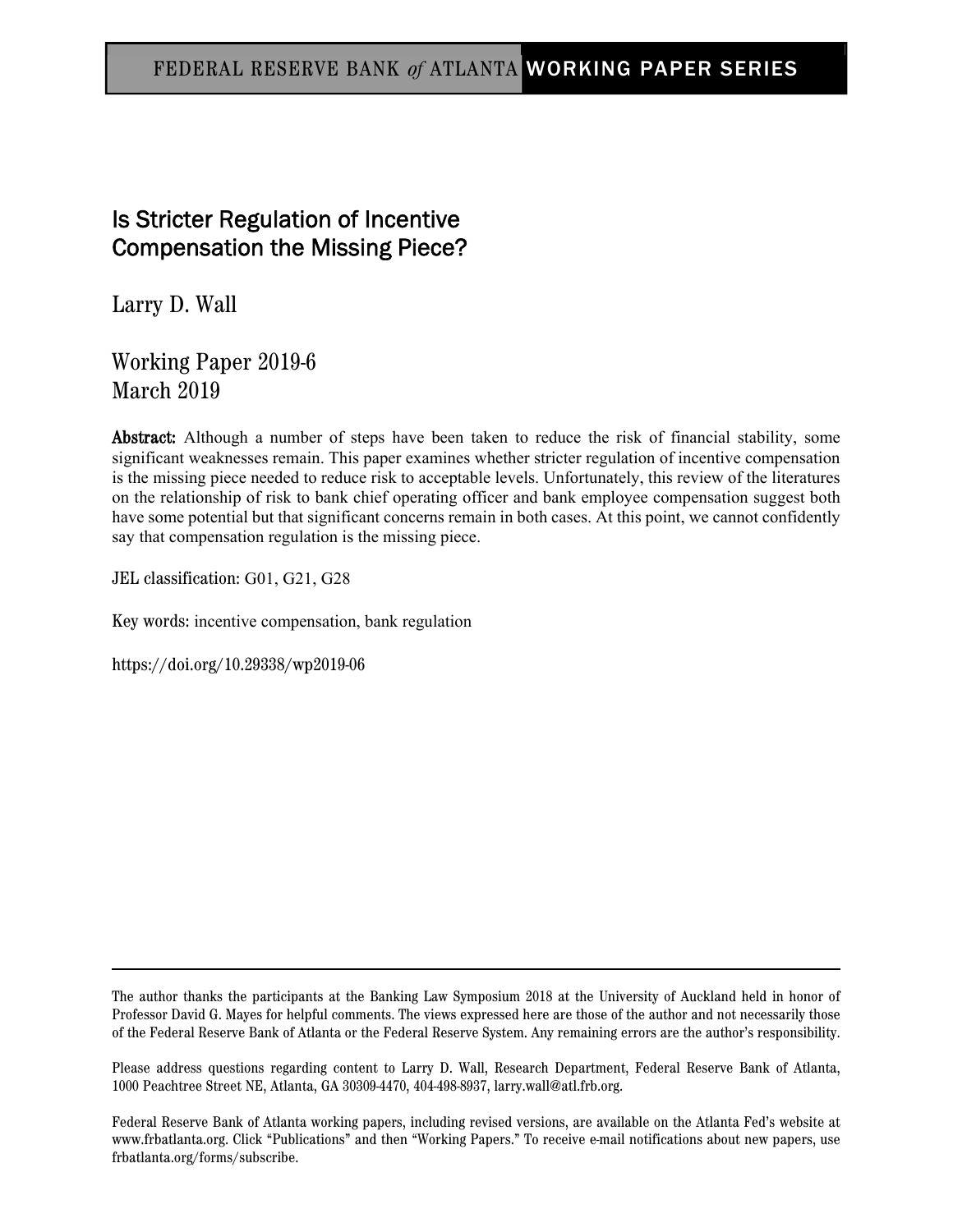## **Is stricter regulation of incentive compensation the missing piece?**

## **1. Introduction**

 $\overline{a}$ 

After the worst of the global financial crisis had passed, the G20 Leaders (2009) issued a statement in which they pledged to take various actions to strengthen the global financial system.<sup>[1](#page-1-0)</sup> In keeping with that statement, bank supervisors around the world have developed and are implementing a variety of international prudential regulatory standards. Moreover, in many cases the domestic regulators have adopted rules for their jurisdiction that are even stricter than those required by international agreements. As a result, almost all observers agree that the banking system is less prone to excessive risk taking than it was prior to the crisis. However, most independent analysts would also agree that the risk of a crisis remains too high. Thus, an important question is what are the missing piece or pieces of action needed to bring the level of risk down to an acceptable level.

Some of the most important regulatory steps taken since the crisis seek to limit banks' risk exposure by imposing binding limits on banks' balance sheets. At the international level, the most significant changes are a package of revisions to Basel II capital adequacy requirements intended to address gaps identified during the crisis. Along with the revised capital requirements, Basel III also has provided the first international agreement establishing minimum liquidity requirements for banks. At the domestic level, some jurisdictions have imposed or are considering imposing rules that protect banks from "gambling" in securities markets with depositor funds.

<span id="page-1-0"></span><sup>&</sup>lt;sup>1</sup> The reforms also included a discussion of improving the over-the-counter derivatives market.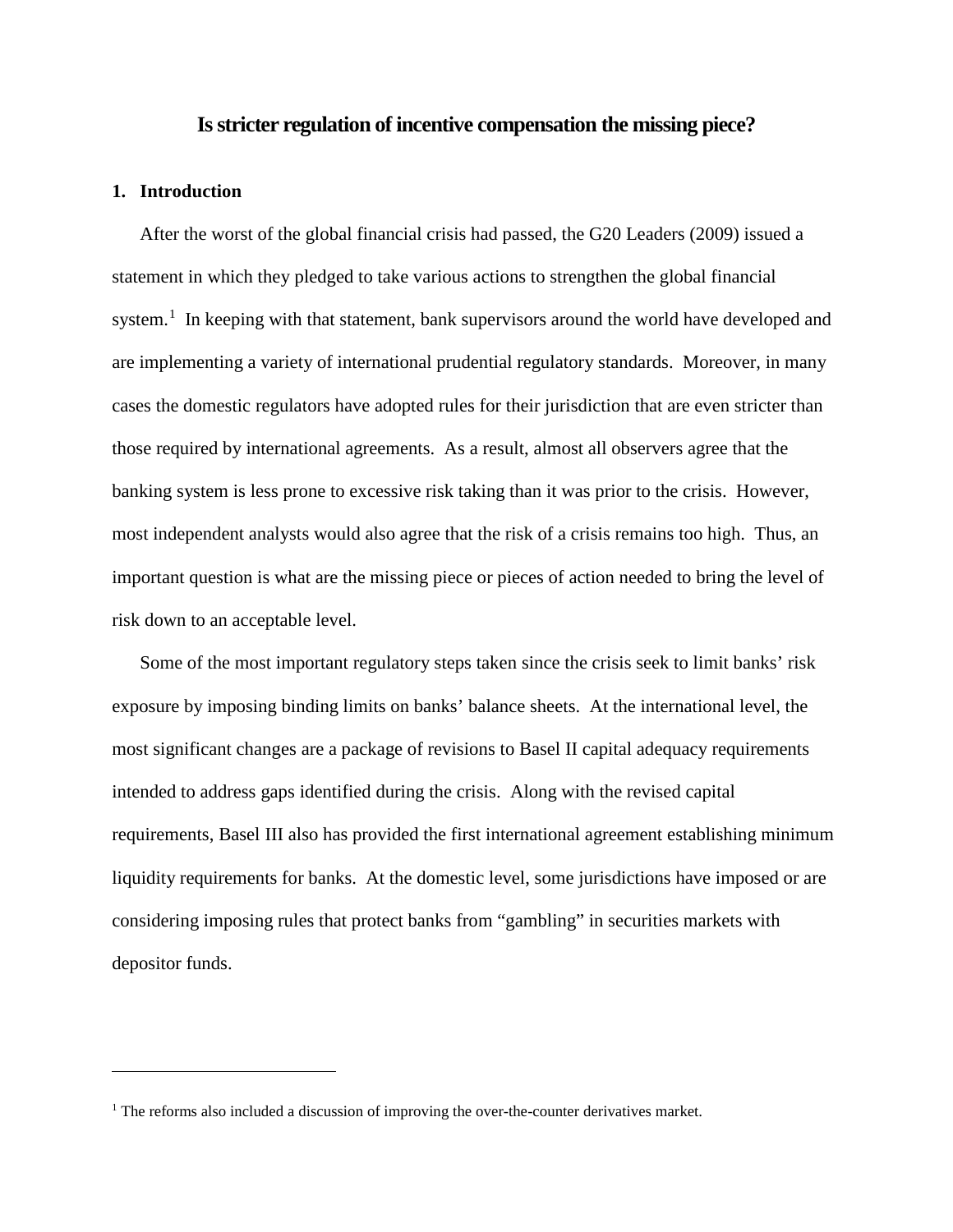Although a good case can be made that on net the balance sheet restrictions have reduced the risk of the banking system, these restrictions have also created perverse incentives that tend to reduce the effectiveness of the regulations. One problem with some of these rules, especially the capital adequacy regulations, is that they result in banks optimizing their portfolios based on unavoidably flawed risk measures. The result of such optimization is that banks reduce their positions in areas where the regulations implicitly overestimate the risk and increase their positions where the regulations implicitly underestimate the risk. Moreover, banks do not stop at merely optimizing to the wrong risk measures; they have an incentive to find ways of complying with letter of the regulations while subverting the intent of the regulations, which is to engage in regulatory arbitrage. Finally, to the extent, banks cannot avoid the regulations; nonbank financial firms may be able to take market share by providing the services on terms that are not possible for the banks. This shift to nonbanks raises the potential that some nonbank firms who are outside the perimeter of prudential supervision may themselves become systemically important.

To the extent that perverse incentives undercut the effectiveness of balance sheet regulations, one alternative is to try to change banks incentives. Banks' incentive to take excessive risk is due in large part to the existence of the government safety net: lender of last resort facilities, government deposit insurance, and other implicit government guarantees. One way of giving banks greater incentives to manage their risk is to scale back the safety net by developing resolution policies that force private investors to bear (almost) all of the losses when a bank fails. Recognizing the potential benefits of reform, the G20 Leaders (2009) also called for action bank resolution. Considerable progress has been made since 2009 towards developing credible resolution policies that force the private sector to absorb the losses without creating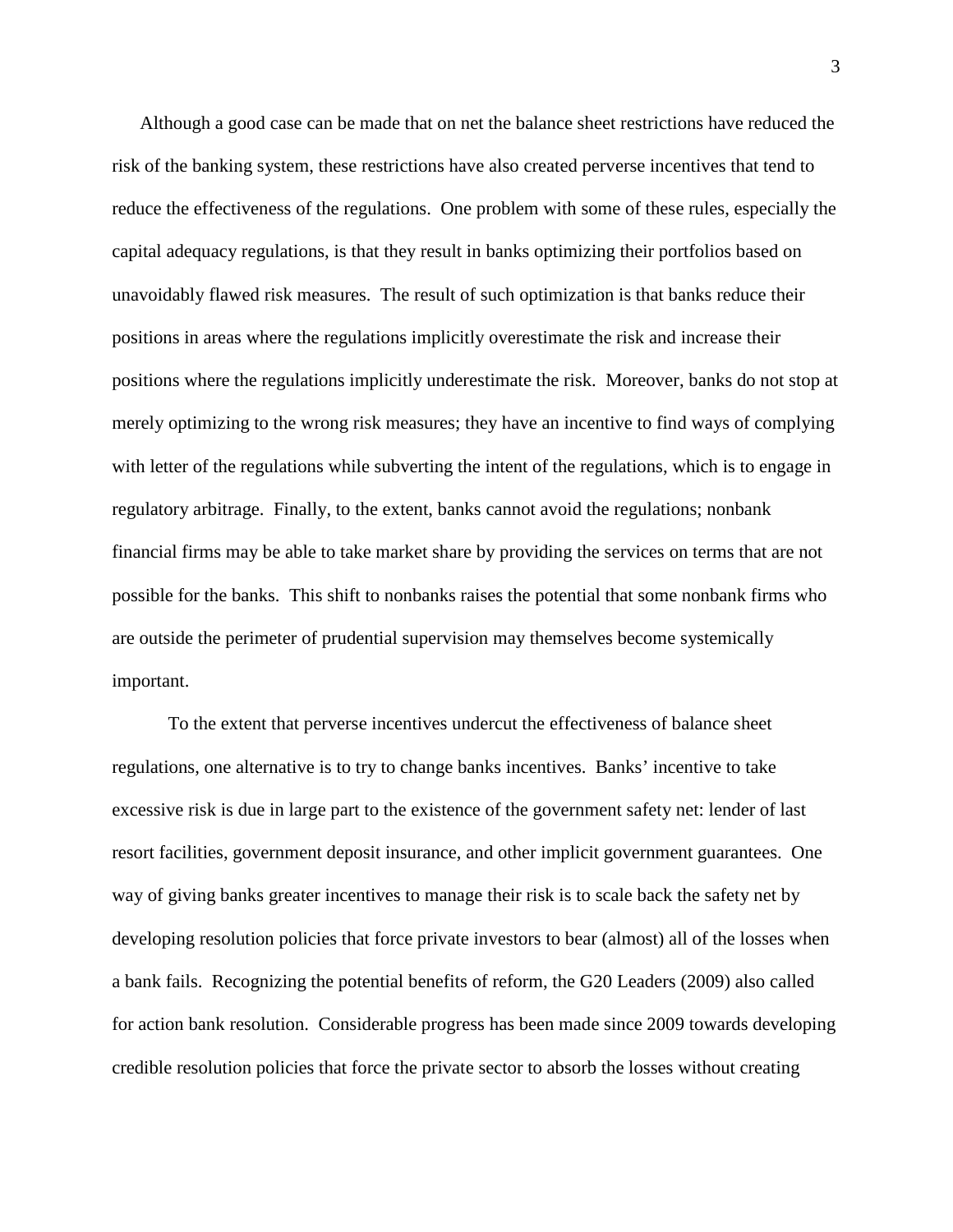spillover to overall financial stability. However, the development of fully credible resolution policies is a tough legal and economic problem that has not yet been fully resolved. The most globally systemically important institutions operate in a wide variety of businesses and have large global footprints. The financial system benefits to the extent that these very large and complex banks help to integrate efficiently the global financial system. However, these banks' size and complexity poses a variety of challenges, not the least of which is developing a method of resolving cross-border banks that will prove time consistent. A further problem is that resolving multiple systemically important banks at the same time is likely to prove far more difficult than resolving a single idiosyncratic failure at a time when the financial system is otherwise healthy.

Changes to resolution policies are not, however, the only way to change the incentives of bank decision makers. Bank shareholders may control the ultimate governance mechanism of banks, its board of directors. However, neither a bank's shareholders nor its board exercise direct control over the investment decisions that make a bank more or less risky. Rather, those decisions are made by bank's employees under the direction of the bank's chief executive officer (CEO). Thus, another way of changing the incentives that motivate bank decision makers is to change way that bank employees and CEOs are compensated.

Prior to the crisis, rules related to banks incentive compensation were largely missing from the regulators' toolkit.<sup>[2](#page-3-0)</sup> However, bonus payments to bankers during and after the crisis attracted considerable attention. Part of the problem in some circles was undoubtedly just envy

<span id="page-3-0"></span><sup>&</sup>lt;sup>2</sup> To be sure, at least some of the regulators could take action. For example, U.S. bank supervisors have long had the authority to address any practice that they find is "unsafe or unsound." Moreover, the mere threat of action may have been sufficient to discourage compensation schemes from too obviously encouraging highly risk activity. However, there were few, if any regulations, and no international standards of best practices.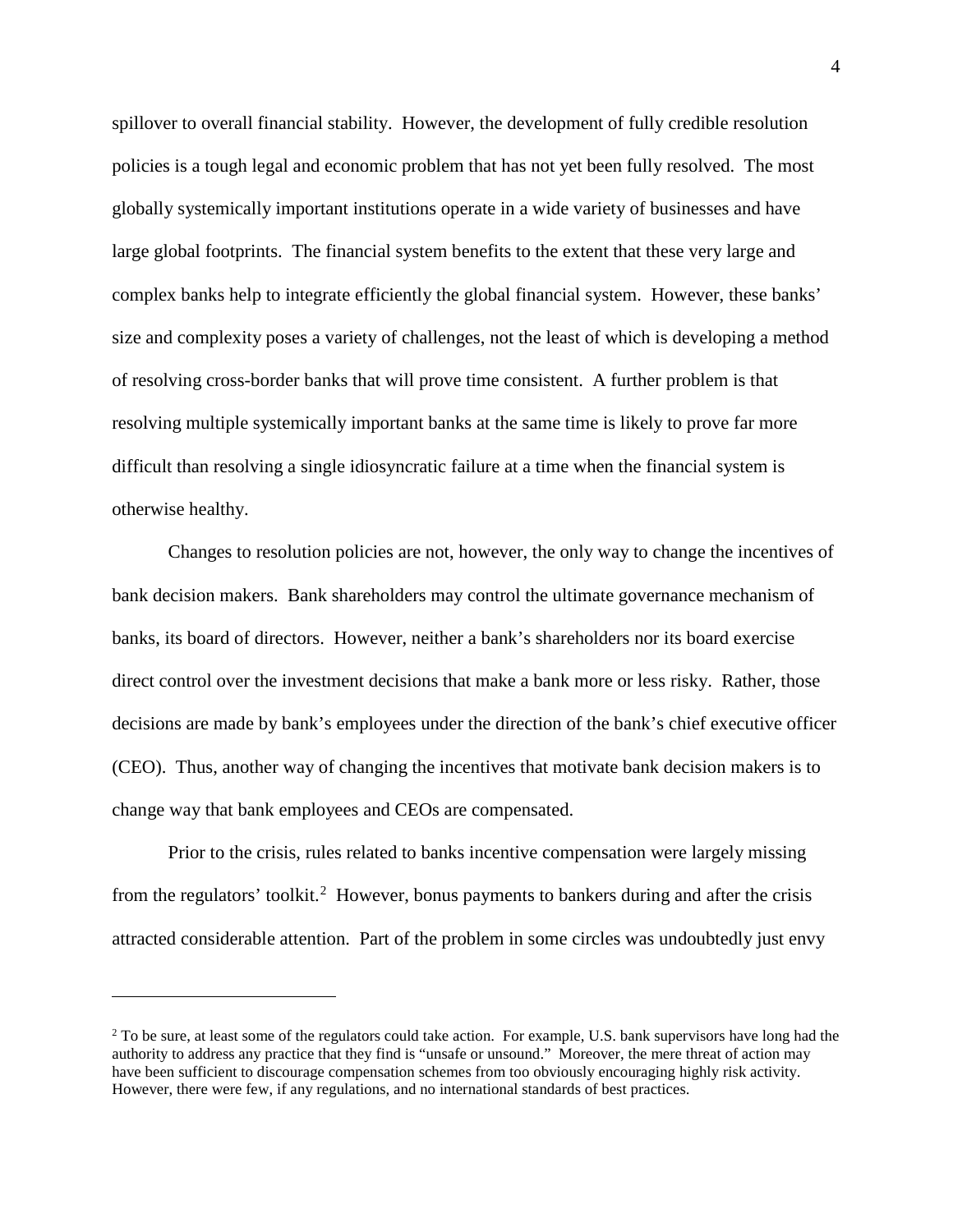at the high levels of bankers' compensation. However, it also quickly became clear that bonus payments were not necessarily just a reward for a bank's good performance; bankers were demanding large bonuses regardless of how their firm performed.<sup>[3](#page-4-0)</sup> Moreover, the Institute for International Finance (2009) found near unanimous agreement among the 37 banks in its survey (representing 57 percent of wholesale banking activity) that "compensation structures were one of the factors underlying the current crisis."

Thus, it is not surprising that along with reforms to enhance capital and bank resolution, the G20 Leaders (2009) also expressed a determination to reform "compensation practices to support financial stability." This call for action was anticipated by standards issued by the Financial Stability Forum (2009) and followed up by standards issued by the Forum's successor, the Financial Stability Forum (2009).

The purpose of this paper is to analyze the potential for more effective regulation of banks' incentive compensation systems to change risk-taking incentives and make the banking system more stable. The following section reviews the international principles and standards for incentive compensation. The Sections 3 and 4 review the literature on the effects of compensation on risk taking and on potential regulatory measures to better align incentives. In keeping with the way this literature is organized, the review is divided into Section 3 focusing on the CEO and Section 4 on the other bank employees that can have a material impact on the bank's risk exposure. The Section 5 evaluates existing regulatory requirements in light what we have learned from prior studies. The paper concludes with some thoughts about compensation in the evolving banking industry.

<span id="page-4-0"></span> $3$  See Murphy (2013).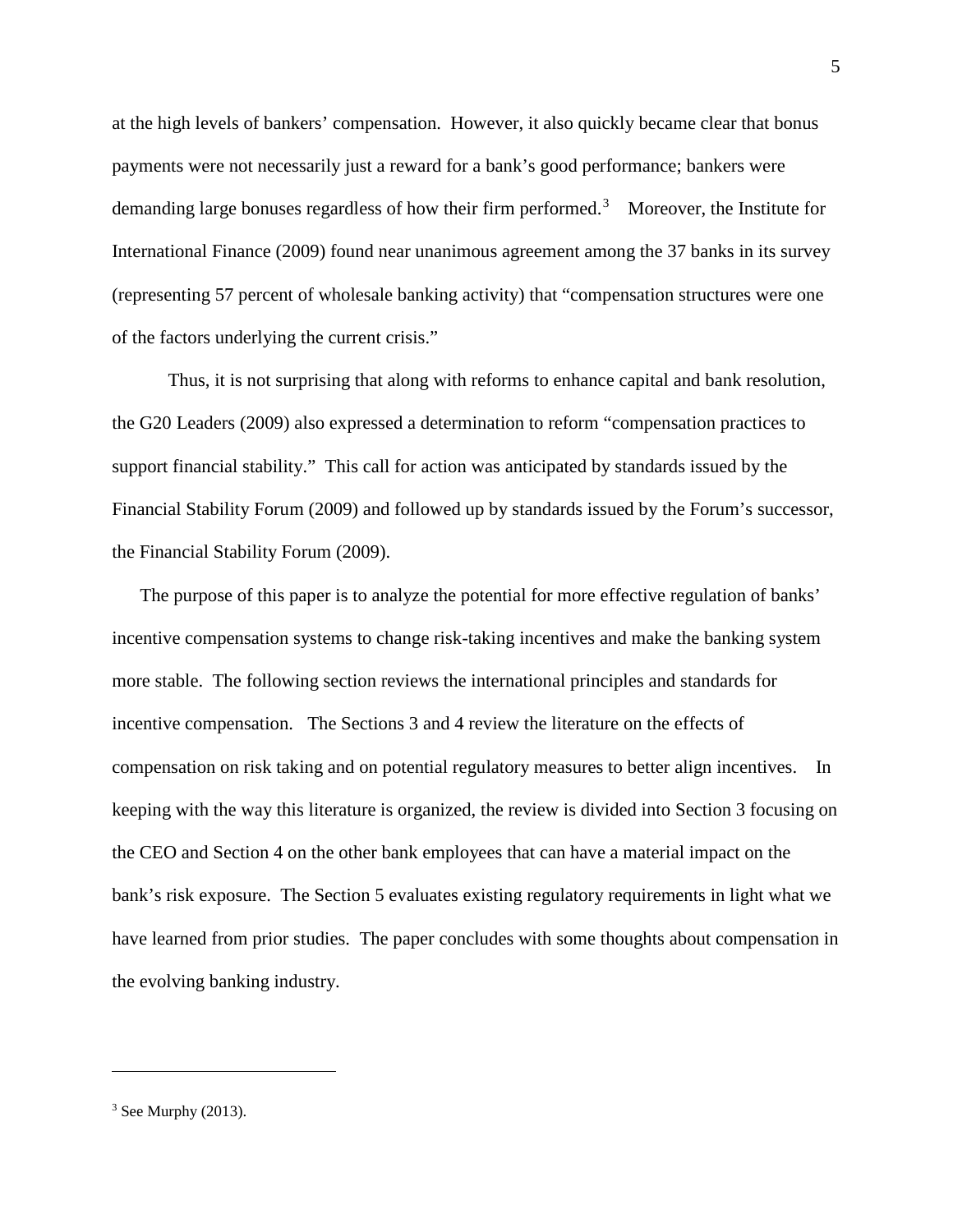### **2. Regulatory actions on incentive compensation**

The Financial Stability Forum (2009, hereafter FSF (2009)) provides 9 principles for sound compensation practices by "significant financial institutions" and the Financial Stability Board (2009, hereafter FSB (2009)) provides 19 standards for implementing those principles. The 9 principles are grouped under two headings focusing on process and one heading on the substance of compensation. The two process related headings include three principles for "Effective governance of compensation" and two principles for "Effective supervisory oversight and engagement by stakeholders." The third principle under effective governance requires that the staff engaged in financial and risk control should be compensated independent of the business areas they oversee.

The remaining four principles are grouped together under the heading; "Effective alignment of compensation with prudent risk taking." These four principles are based on the concept that compensation should take account of the risks that an employee takes on behalf of the firm, both prospective risks and those where outcomes been realized. These four principles (numbered 4-7) are:

- 4. Compensation must be adjusted for all types of risk.
- 5. Compensation outcomes must be symmetric with risk outcomes.
- 6. Compensation payout schedules must be sensitive to the time horizon of risks.
- 7. The mix of cash, equity and other forms of compensation must be consistent with risk alignment.

The 19 standards set out by FSB (2009) elaborate to varying degrees on both the process and substance of compensation, with 11 of the standards devoted to substantive issues. Standard 4 highlights the need to incorporate capital and liquidity risk in determining the size of firm's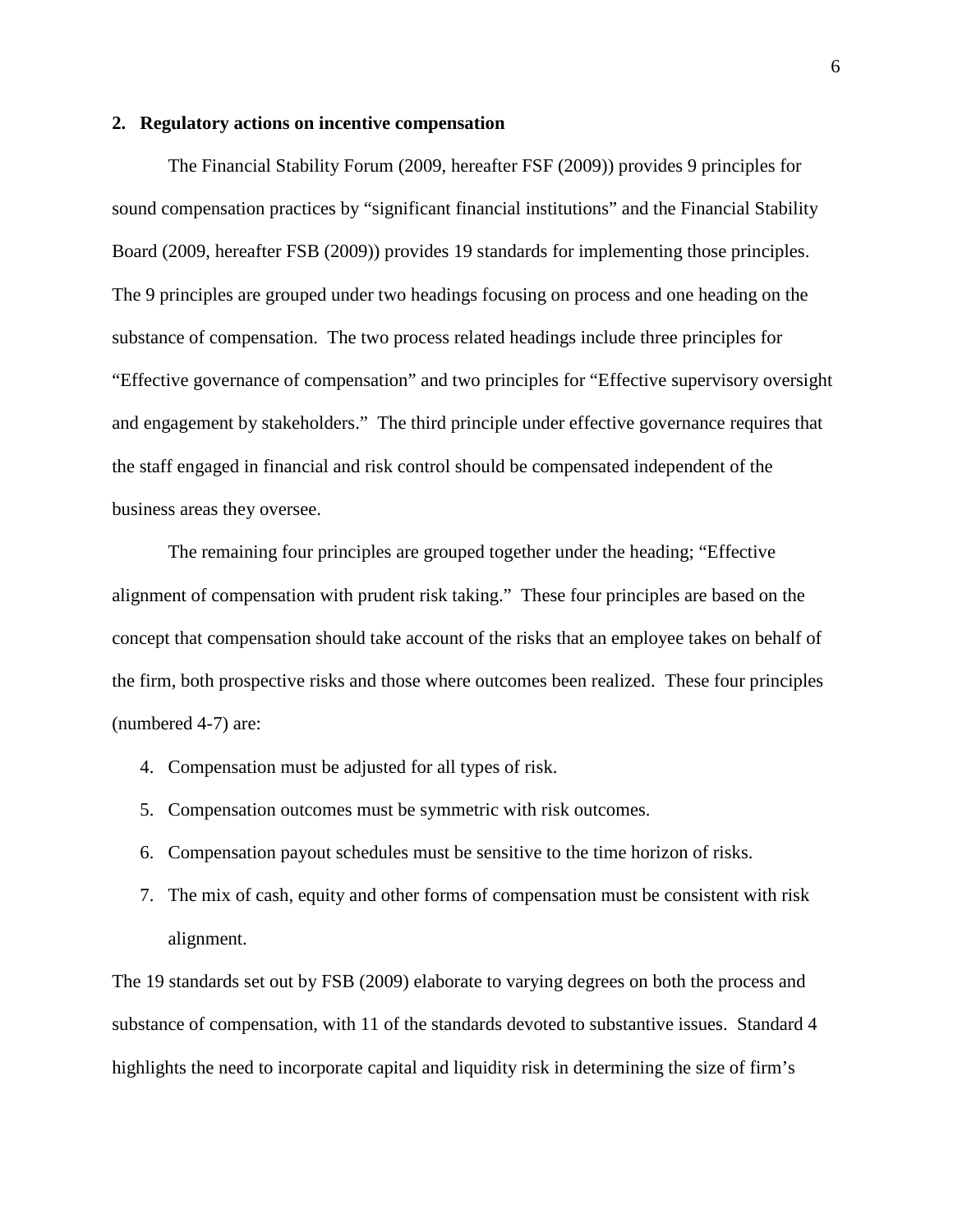incentive compensation pools and allocation of those pools. Standard 5 states that "subdued or negative financial performance" should lead to a "considerable" reduction in variable compensation, including both current and reductions in the amount previously earned compensation that is paid out.

Standard 6 discusses in greater detail the expectations for compensation payments to "senior executives as well as other employees whose actions have a material impact on the risk exposure of the firm." This brings under the standards both senior executives with firm-wide responsibilities and lower level employees whose performance may nevertheless have a material impact on the firm's risk exposure, such as business unit heads and even traders in security markets. Standard 6 requires that a substantial part of their compensation be variable and that 40-60 percent should be paid on a deferred basis with the proportion deferred increasing with the seniority of individual. Standards 7-9 require that this variable compensation be deferred over a period of several years and that the firm retains the right to reduce or eliminate the payments depending on realization of those risks via malus and/or clawbacks. These principles also encourage the use of equity or share-linked instruments that are likely to reflect long run value creation (or, one might add, value destruction). Standards 11, 12 and 14 seek to prevent firms and employees from adopting strategies that would undercut the effectiveness of deferred variable compensation requirements of Standards 6-9.<sup>[4](#page-6-0)</sup>

The FSF (2009) principles and FSB (2009) standards have remained unchanged since their adoption and the focus of the FSB has shifted to monitoring their adoption by national supervisory agencies. In general, the FSB (2017) has determined that its members coming from

<span id="page-6-0"></span><sup>4</sup> Principle 10 requires that if "exceptional government intervention" is needed to stabilize the firm, that the supervisors will have the ability to restructure compensation. Principle 13 says significant financial firms should begin immediate adoption of the principles.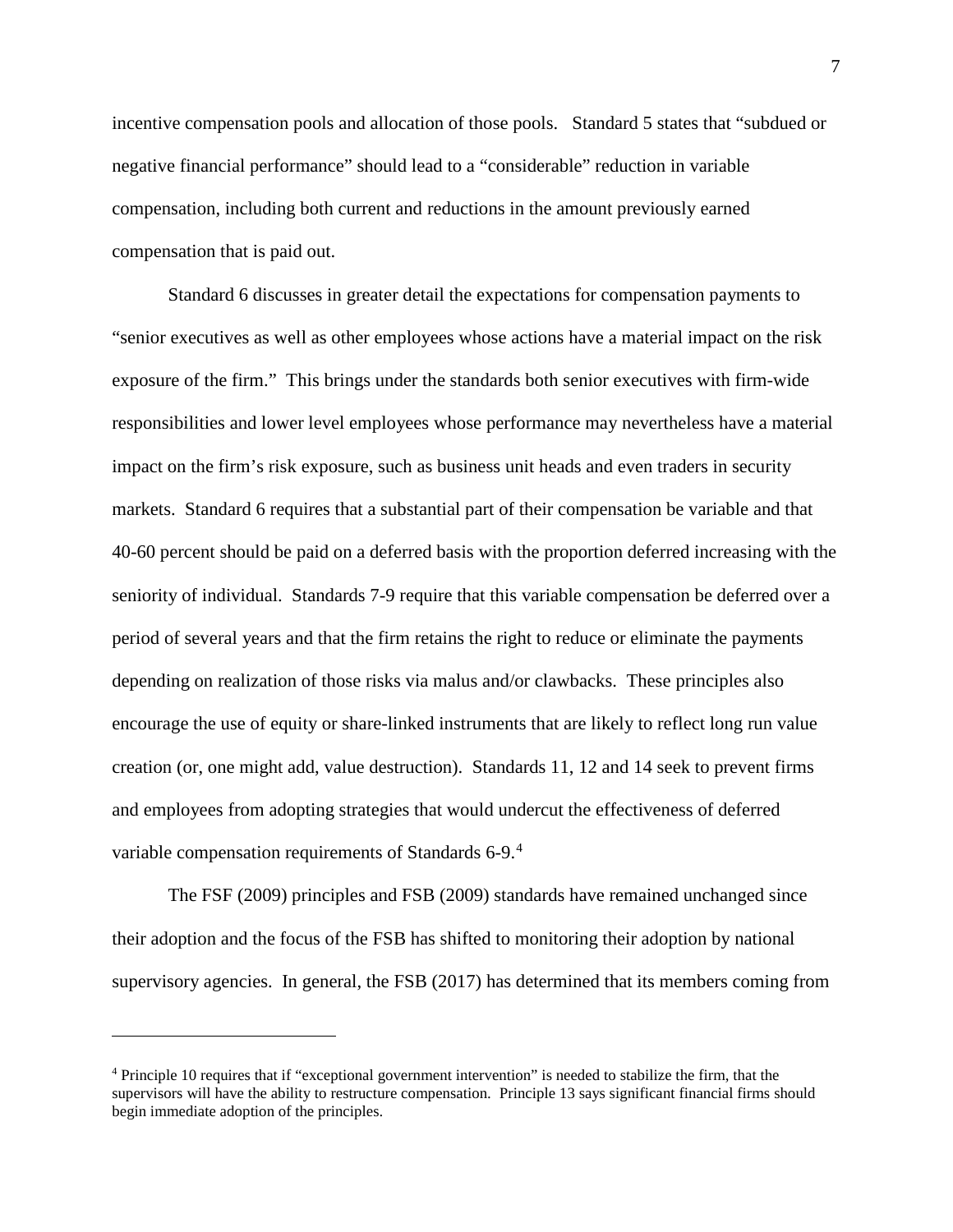developed countries have met the standards with the single exception of the United States (U.S.) disclosure requirements. Even here, the FSB acknowledges that much of the required information is publicly disclosed by U.S. banks. [5](#page-7-0)

However, although the developed countries are in compliance, there are some significant variations in how different jurisdictions have implemented the principles.<sup>[6](#page-7-1)</sup> The European Union (EU) in particular has taken a more prescriptive approach, limiting variable compensation as a percentage of fixed compensation as a part of its Capital Requirements Directive IV. The general rule in the EU Directive is that the ratio variable compensation (bonuses) may not be exceed 100 percent of fixed compensation. However, a higher ratio may be permitted if shareholders approve (up to a ratio of 200 percent) and a discount of up to 25 percent may be applied for instruments deferred for more than five years. These restrictions apply world-wide to employees of banks with headquarters in the EU Europe and to the EU operations of banks with headquarters outside the EU.

These FSF (2009) principles and FSB (2009) standards, combined with national implementation efforts have had a significant impact on bank incentive compensation practices according to both anecdotal reports and limited empirical analysis.<sup>[7](#page-7-2)</sup> One benchmark for precrisis practices is the Board of Governors of the Federal Reserve System (2011) that discusses

<span id="page-7-0"></span><sup>5</sup> The U.S. federal banking agencies issued guidance on incentive compensation for banks in 2010 [https://www.federalreserve.gov/newsevents/pressreleases/bcreg20100621a.htm.](https://www.federalreserve.gov/newsevents/pressreleases/bcreg20100621a.htm) The subsequent passage of the Dodd Frank Wall Street Reform and Consumer Protection Act in 2010 mandated the adoption of a joint rule by the banking agencies, along with the regulators of the credit unions, the housing government sponsored enterprises and broker-dealers. The agencies proposed a joint rule in in May of 2016 but have not given that rule final approval as of March 2019. <https://www.federalreserve.gov/newsevents/pressreleases/files/bcreg20160502a2.pdf> <sup>6</sup> Se[e http://www.nortonrosefulbright.com/knowledge/technical-resources/banking-reform/remuneration-](http://www.nortonrosefulbright.com/knowledge/technical-resources/banking-reform/remuneration-requirements-for-banks---a-global-analysis/)

<span id="page-7-1"></span>[requirements-for-banks---a-global-analysis/](http://www.nortonrosefulbright.com/knowledge/technical-resources/banking-reform/remuneration-requirements-for-banks---a-global-analysis/) for a review of 15 regulatory standards.

<span id="page-7-2"></span> $\overline{7}$  The actual compensation paid senior management is publicly available for publicly traded firms in some countries. However, there are almost no publicly available information on the senior management contracts under which these payments were made nor on the compensation payments or contracts for material risk takers below the senior level.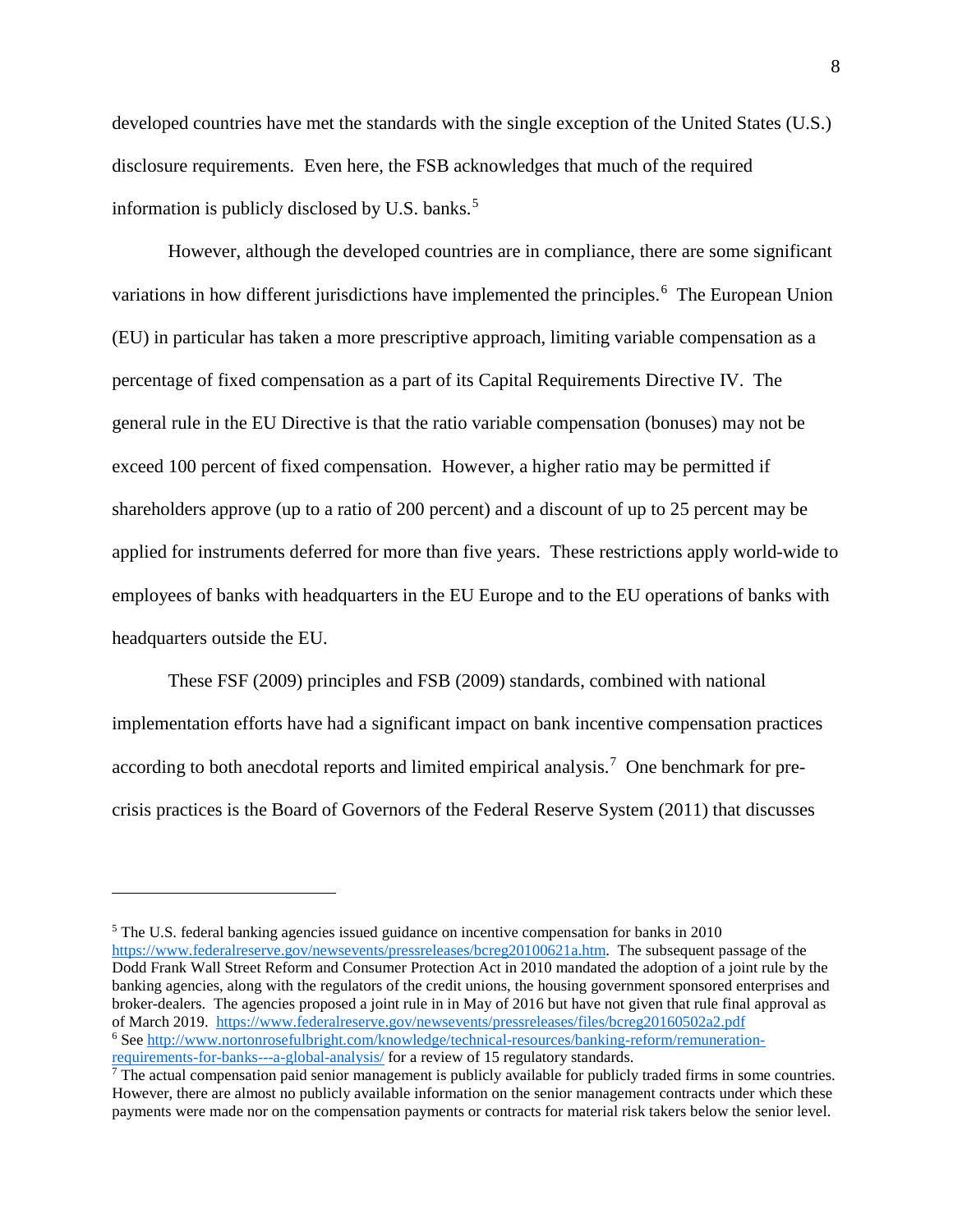pre-crisis practices as well changes made by the covered banks in response to U.S. guidelines. Importantly, this report not only covered 16 U.S. domestic banks but also the U.S. operations of nine foreign banking organizations with a substantial presence in the U.S. and, thus, provides some information on a globally important banking organizations headquartered in a variety of jurisdictions. In terms of pre-crisis risk-adjustments, Board of Governors of the Federal Reserve Board (2011) states: "At the beginning of the horizontal review, no firm had a well-developed strategy to use risk adjustments and many had no effective risk adjustments." Similarly concerning deferrals, the report states: "Deferring payouts was fairly common before the crisis, especially for senior executives and highly paid employees. However, pre-crisis deferral arrangements typically were not structured to fully take account of risk or actual outcomes."

Since the adoption of the international compensation principles and standards, the Financial Stability Board has issued a series of progress reports on the implementation. Financial Stability Board (2017) provides as a high level overview that: "Supervisors assess the level of implementation by banking organizations reviewed for this report mostly as high, confirming the findings of previous reports." Cerasi et al. (2012) provides some additional empirical evidence on the impact of the principles and standards. They find that banks in jurisdictions that have implemented the principles and standards tend to have compensation that is less linked to shortterm profits and more sensitive to risk than those in other jurisdictions.

#### **3. CEO compensation**

Bank CEOs have overall responsibility for their bank, including its risk exposure, and almost every decision they make is likely to have some consequences for their bank's overall riskiness. This overall responsibility for their bank suggests that CEOs should be evaluated and compensated differently from other employees who have much more narrowly defined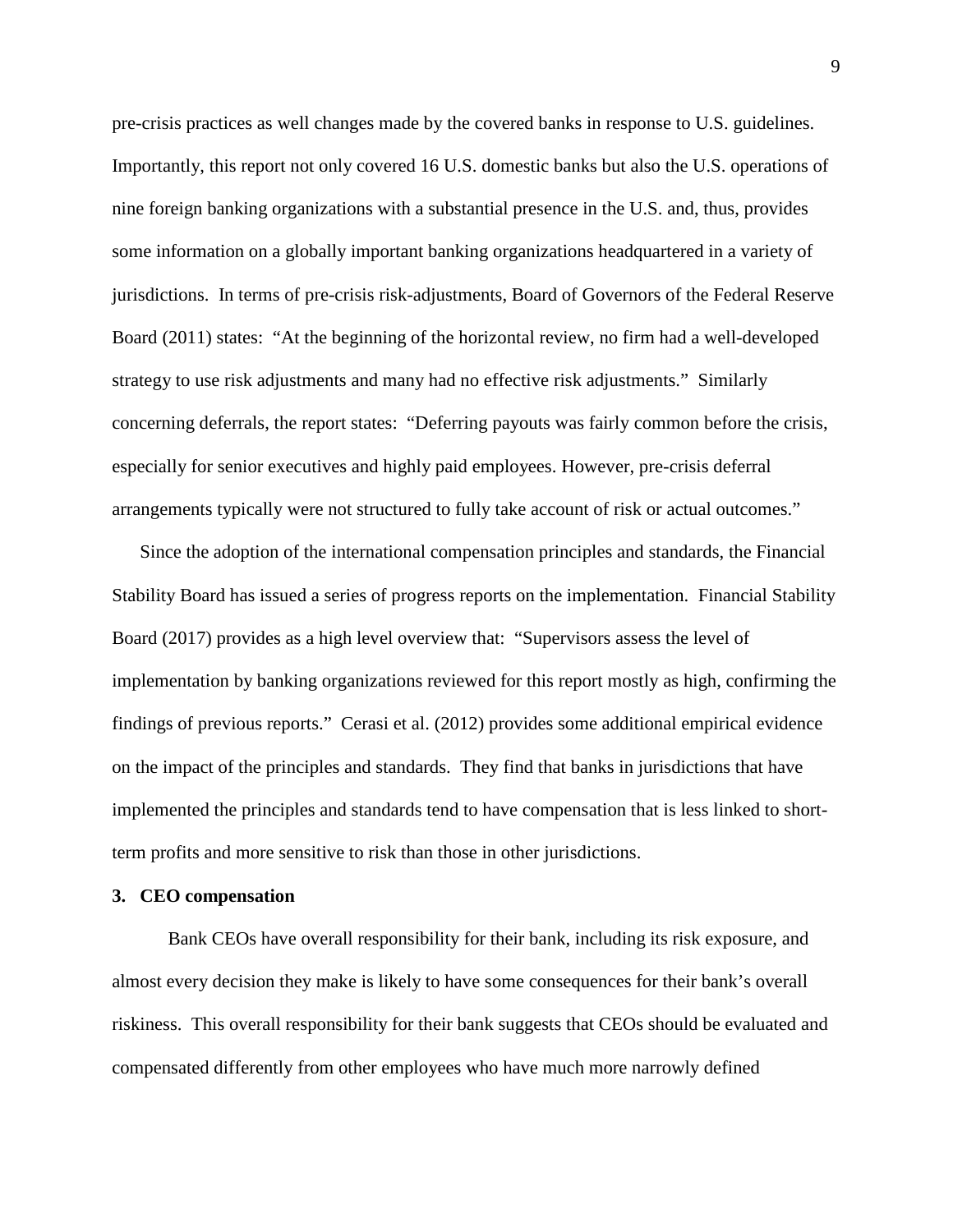responsibilities.<sup>[8](#page-9-0)</sup> Moreover, this overall responsibility has important implications for both the theoretical and empirical literatures on bank incentive compensation that has contributed to most studies looking only at the CEO or only at the lower level employees. The theoretical difference is that equity-linked compensation may play an important role in aligning CEO's incentives with shareholders whereas such compensation would be of limited help in aligning the interests of lower level employees who can only affect a small slice of the bank's risk. Thus, most theoretical and empirical papers of CEO compensation explicitly study equity-linked compensation whereas studies of lower level employees do not look at equity-based compensation separately. On the empirical side, there is far more data for measuring both the CEOs' performance and compensation. As the CEO has overall responsibility for the bank, performance can be measured using overall bank measures including stock performance and accounting earnings, both of which are publicly available. Further, given the importance of the CEO's role, some jurisdictions have long required firms to report on the CEO's ownership of the bank's stock and stock options, and to provide information on the amount of compensation paid. In contrast for lower level employees, banks typically only report compensation and performance aggregated to a very high level.

Given the importance of CEOs and in following with the literature, this section reviews the literature on bank CEO compensation. The first section reviews the theoretical literature and the second section reviews the empirical literature.

<span id="page-9-0"></span><sup>&</sup>lt;sup>8</sup> The one group of employees that are arguably more similar to CEOs are the other senior executives in the so called C-Suite (that is chief operating officer, chief financial officer, and other executives with corporate wide responsibilities and titles starting with "chief"). The actions of these senior executives typically have a firm wide impact. However, exactly how much authority these other senior executives wield independent of the CEO varies from bank to bank and is not readily observable to external observers. As a result, almost all of the literature on bank senior management compensation and risk taking focuses on the firm's CEO—the one person with overall responsibility.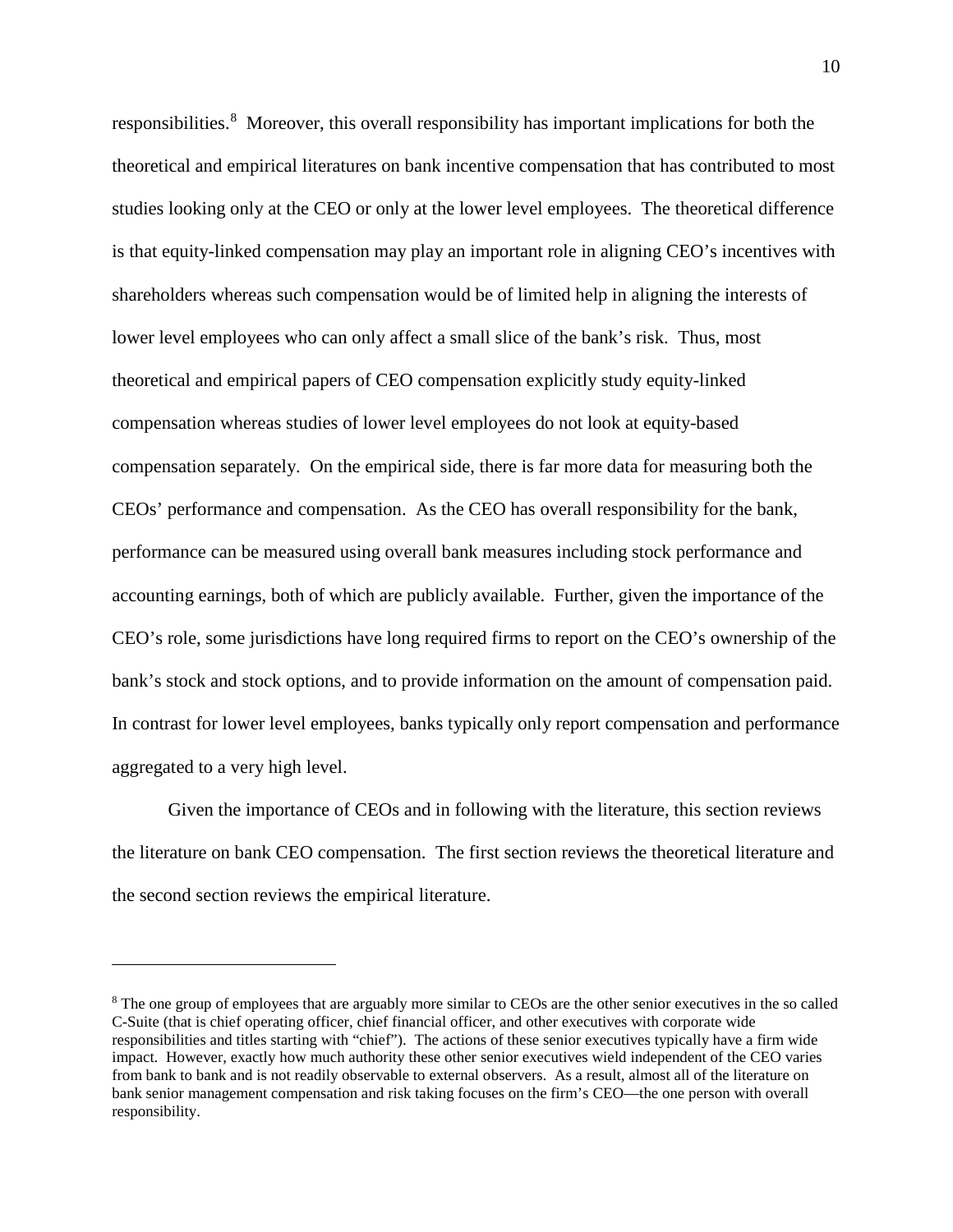## **3.1 Theoretical literature**

A bank CEO's compensation package comes about from the negotiation between the bank's board of directors and the CEO. The theoretical literature on CEO compensation is almost entirely based on the assumption that the board is acting on behalf of the bank's shareholders to maximize the value of the bank's equity. These models typically also assume the CEO has complete control over the firm. Thus, the problem becomes how to incent the CEO to maximize shareholder value. Most of the theoretical models relating to CEOs focus exclusively on incenting the CEO to pick the value maximizing investment portfolio, but some also consider how to incent optimal effort by the CEO.

The first problem the equityholders and board face is determining what portfolio would maximize shareholder value. Here the banking literature can draw on a rich literature from corporate finance. That literature starts with the simple observation that if the firm is all equity financed then the optimal portfolio is the one with the highest risk adjusted returns. In this case, the most obvious way to align the CEO's interest with that of the shareholders is to make some part of the CEO's compensation dependent upon the value of the firm's equity. However, if the CEO is risk averse, the CEO will likely value the equity claim at a lower value than the more highly diversified shareholders. As a result, the optimal package will generally consist of a fixed salary plus some equity compensation.

The question of which portfolio maximizes shareholder wealth is more complicated if the firm issues risky debt—that is debt which the firm will not be able to fully repay in all states of the world. In this case, the ex post shareholder value-maximizing portfolio may be more risky than the portfolio with the highest ex ante risk adjusted returns. The difference arises because the debtholders would bear part of the ex post losses if the portfolio suffers sufficiently large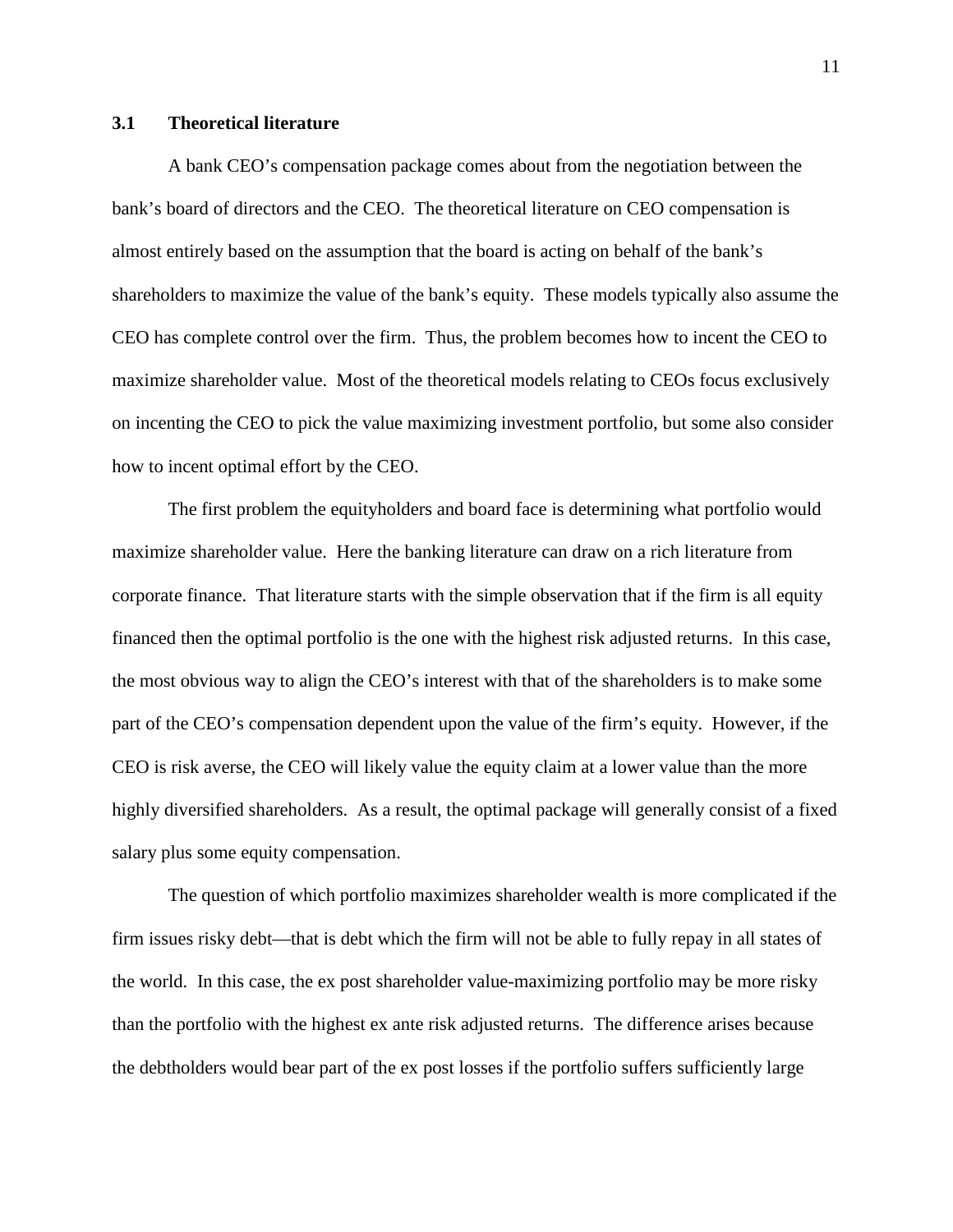losses. However, the debtholders know ex ante that the firm may engage in risk shifting, that is pick the riskier projects, and as a result debtholders demand a higher interest rate to compensate for their increased risk of loss. Given that the owners cannot exploit the creditors ex ante, the equityholders would prefer to be able to commit to selecting the project with the highest ex ante expected returns and forgo their option of shifting to the riskier project. Thus, the boards of many corporations face two problems: how to mitigate the risk-shifting problem and what does that imply about CEO compensation.

Bolton, Mehran and Shapiro (2011) start with the intuition developed in the corporate literature but focus on banks. They analyze a simple model in which the bank's depositors and bondholders can observe the bank's investment before they lend to the bank. In this case, the equityholders cannot exploit the bondholders by risk shifting and so prefer the portfolio with the highest return. However Bolton, Mehran and Shapiro (2011) show that the risk-shifting problem returns if the bank's bondholders cannot observe the choice of the project before buying the bank's bonds. If the CEO's variable compensation arises solely from the bank's equity, bondholders would correctly predict the bank would engage in risk shifting and demand a higher interest rate that compensated for the increased risk. One way of solving the risk-shifting problem and getting back to the first best outcome for the shareholders would be to commit to paying a compensation package to the CEO that takes full account of debtholder's losses, such as by making the CEO's compensation depend in part on credit default swap prices set after the investments were made. In this case, the CEO will pick the highest value project even though it would be in the equityholders interest to take the riskier project after the bank has issued the bonds. Moreover, if the bank can credibly commit to basing CEO compensation in part on credit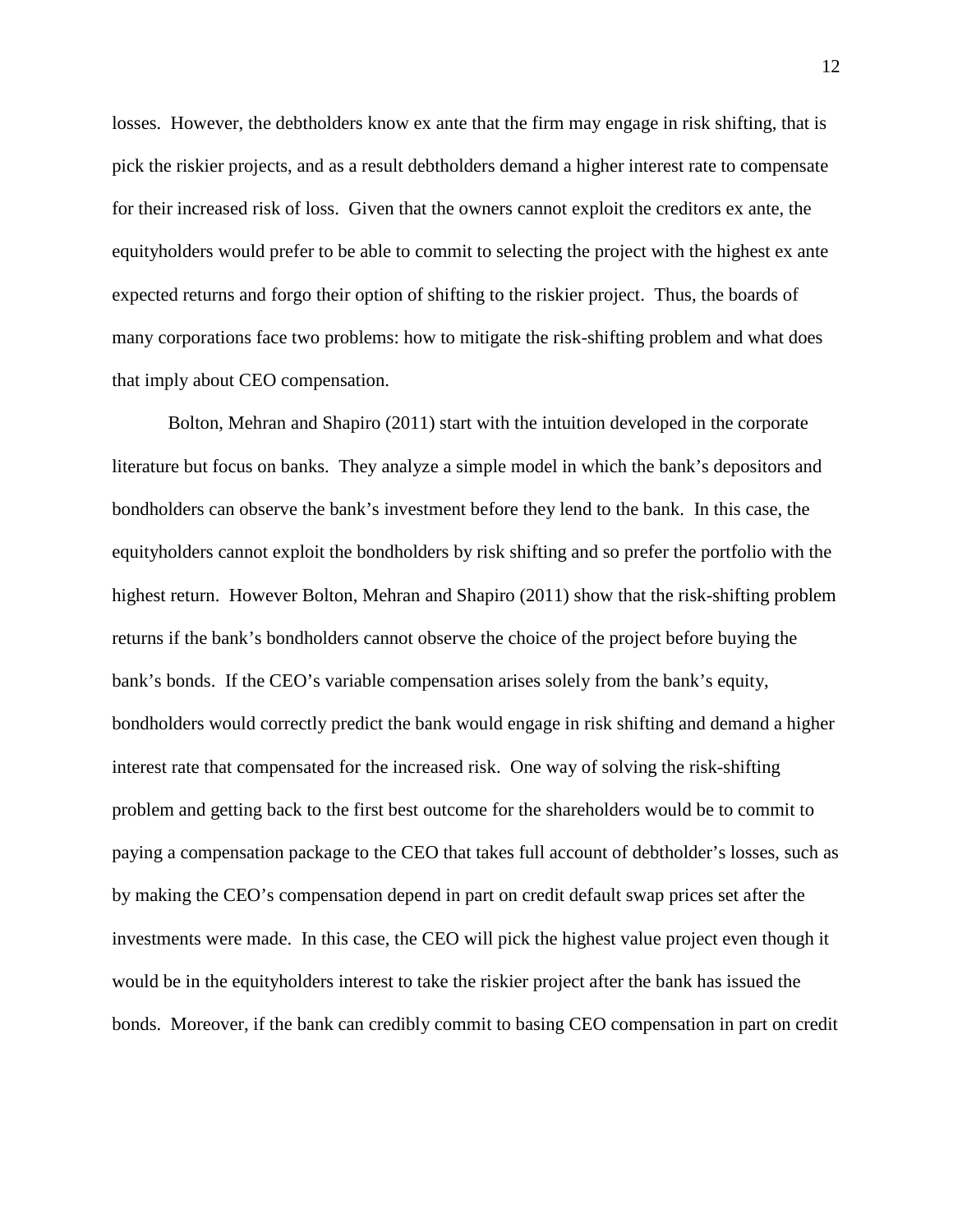default swap values then the bondholders will correctly expect the bank to pick the lower risk portfolio and so will accept a lower interest rate.

Bolton, Mehran and Shapiro (2011) then bring in government deposit insurance for which the bank pays an insurance premium. If the insurance premium fully reflects the risk of the portfolio and the premium is set after the bank selects its investments, the shareholders will again prefer to compensate the CEO so that he selects portfolio with the highest expected overall value. However, if the premium is set in advance of bank's investment decision, the bank shareholders may prefer to structure the CEO's compensation such that it results in the selection of the riskier portfolio. Note, that in this case merely having risk-based premiums that are actuarially fair to the government is not sufficient to avoid creating an incentive to take the riskier project. If insurance premiums are set before the portfolio is selected, shareholders may benefit from selecting a riskier portfolio.

Thus, Bolton, Mehran and Shapiro (2011) suggest that equity based compensation may induce a bank CEO to engage in risk shifting. However, along with salaries and equity-based compensation, managers are also typically paid cash bonuses and provided with pensions. Importantly, executive pension plans are typically an unsecured obligation of the bank that has equal priority with other forms of debt in bankruptcy. As a result, these pension plans, along with other forms of deferred cash compensation, are sometimes referred to as "inside debt".

Edmans and Liu (2011) analyze the use of bonuses, equity and inside debt in addressing two problems: incenting management to optimally exert more costly effort and to avoid incenting inefficiently large risk exposures. [9](#page-12-0) Their results suggest that the optimal compensation

<span id="page-12-0"></span><sup>9</sup> In their model, bonuses have a limited effect on the incentive to take excessive risk. The fact that bonuses are paid only if the firm is solvent discourages managers from increasing the risk of firm failure. However, conditional on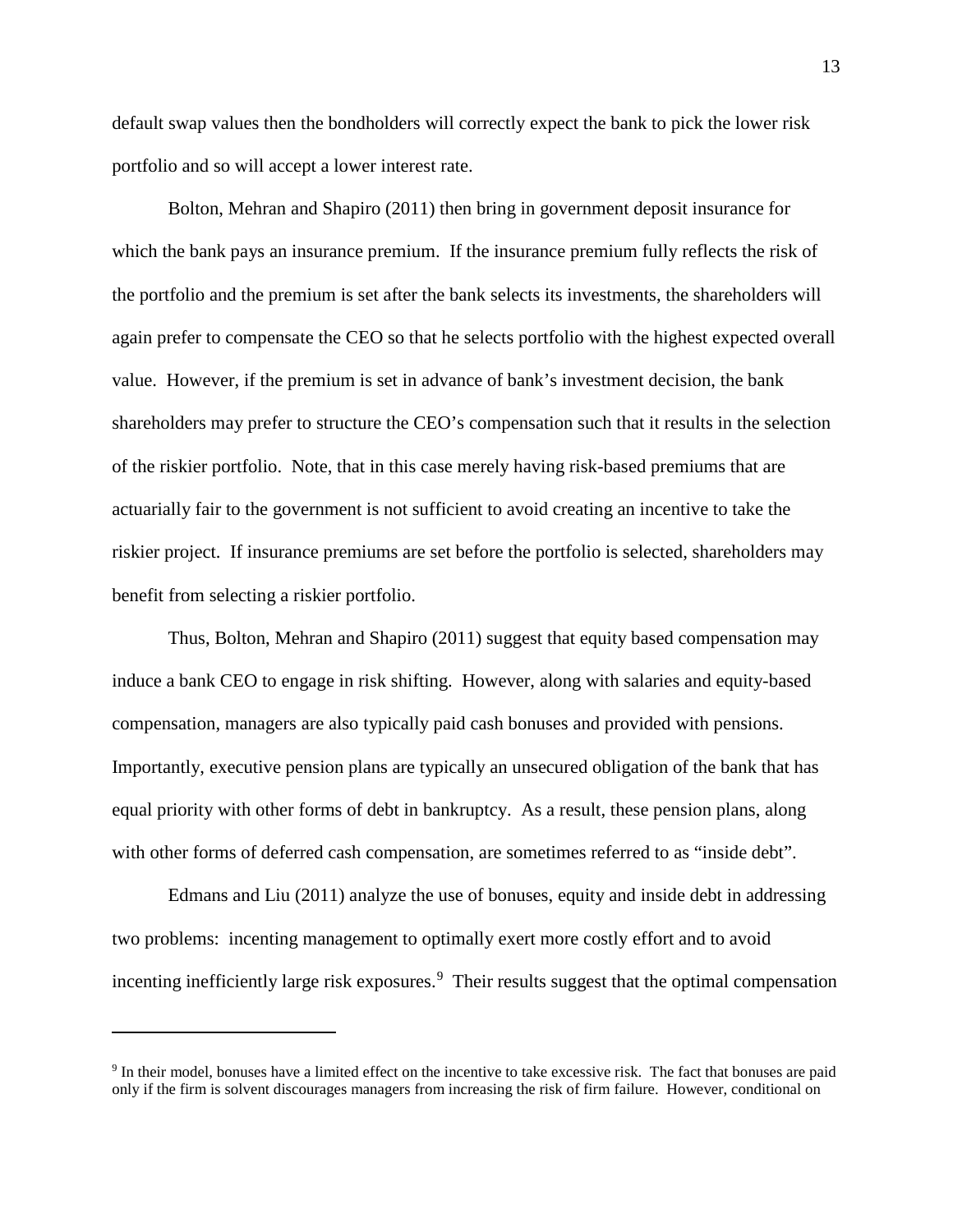package should include both equity to motivate greater effort and inside debt to reduce the incentives to take excessive risk. The split between equity and inside debt in their model depends upon the extent to which the value of the firm (debt and equity) is sensitive to the gains from managerial effort versus the losses due to excessive risk taking. The more important the potential losses from excessive risk taking, the greater the optimal proportion of inside debt.

Along with the above papers that analyze compensation policies in isolation to other bank regulations, there is a small literature examining the interaction of compensation regulation with other supervisory actions. Noe, Rebello and Wall (1996) study the interaction of compensation regulation with bank closure rules. Supervisory discretion in the areas of deposit insurance and lender of last resort facilities gives the regulatory agencies considerable discretion in determining whether and when a bank fails. Noe, Rebello and Wall (1996) define a late closure rule under which a bank will be closed if the market (or going concern) value of the bank is negative and an early closure rule where it is closed if the liquidation value is negative but the market value is still positive. In their model, a bank manager selects either a safe or a risky portfolio. The safe portfolio is less likely to be liquidation value insolvent but also has lower expected returns when the bank is market and liquidation value solvent. As a result, even though the safe asset has a higher expected value, shareholders may still prefer to incent their manager to select the more risky portfolio depending upon the parameter values. In Noe, Rebello and Wall's (1996) model, the supervisors can use their regulatory authority over managerial compensation to induce the manager to prefer the socially optimal lower risk portfolio.

the firm failing, the magnitude of its losses has a significant impact on the firm's creditors but not on management's bonuses. Hence, management will prefer risky assets that increase the expected value of payments in solvent state even if these assets also have lower payouts in bankruptcy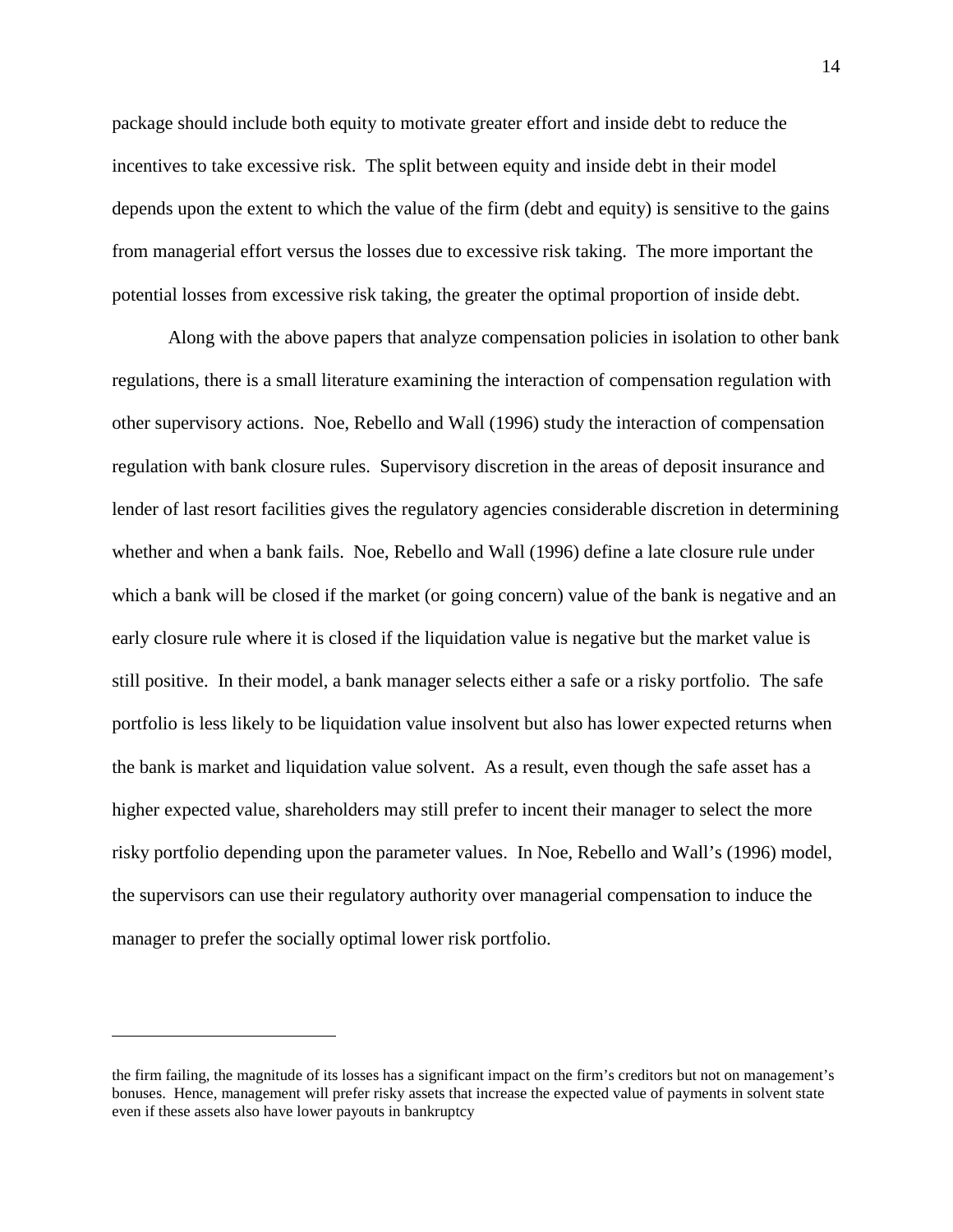John, Saunders and Senbet (2000) consider the interaction of deposit insurance premiums and incentive compensation. They note that neither the deposits nor the regulators can observe a bank's investment opportunities. However, depositors and regulators can observe the contract offered by shareholders to bank management and they know that this contract determines the risk choices that are in the managers' self-interest. Given this information about management's risk choices plus other information (such as the level of the bank's capital), the deposit insurer in their model can set insurance premiums that exactly offset the insurer's expected losses and, thus, fully negate the risk shifting incentives created by deposit insurance. Moreover, given their assumptions, if the deposit insurer sets premiums that exactly offset its expected losses from bank failure, the result in John, Saunders and Senbet's (2000) model will be that shareholders will offer a compensation contract that results in the manager picking the socially optimal risk exposure.

#### **3.2 Empirical literature**

Thus, theory suggests that bank shareholders may provide CEOs with equity-based compensation at least in part to encourage managers to exert more effort and take more risks, along with using inside debt to discourage excessive risk taking. Whether the boards of directors of banks use compensation policy to increase or decrease risk taking is unobservable as both the negotiations and the actual contract terms are generally not publicly available. However, U.S. bank holding companies are subject to Securities and Exchange Commission reporting requirements that includes information on both realized payments and CEO holdings of their bank's equity and options on that equity. A number of papers dating back to at least the 1990s examine the relationship between measures of the sensitivity of CEO compensation to firm performance. These studies have typically used data on stock and stock options to estimate the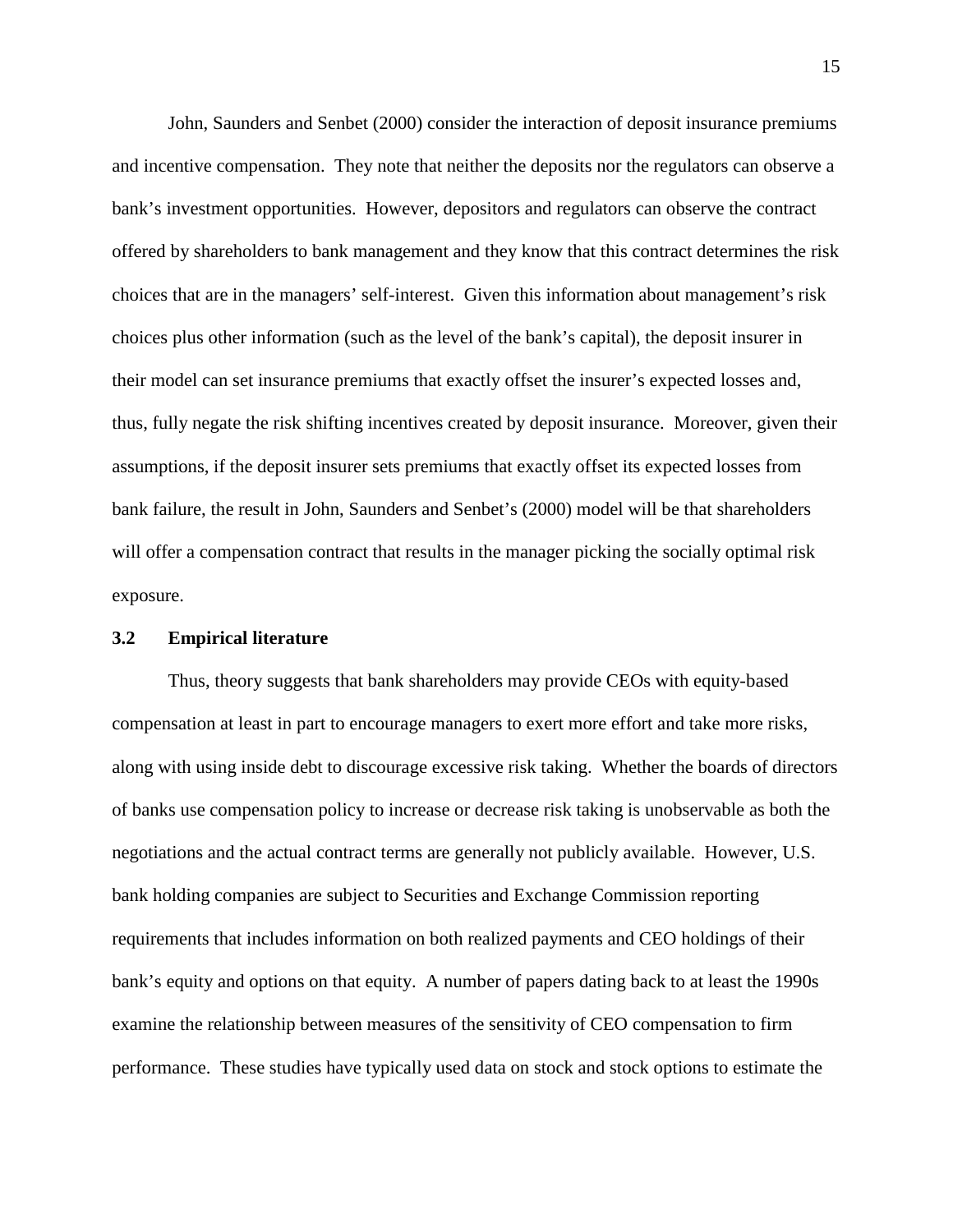sensitivity of the CEOs' compensation to the level (delta) and variability (vega) of the firm's equity value and to the amount of inside debt held by the bank's CEO.

One prominent early paper from Houston and James (1995) studied banks over the period from 1984 to 1989. They found little evidence that the compensation policies of the banks in their sample were designed to encourage CEOs to take more risk. However, looking at a later time period, 1992-2002, Mehran and Rosenberg (2008) found evidence that higher levels of option grants were associated with increased stock volatility (a measure of the riskiness of the bank).

A number of papers have found evidence that bank CEO incentive compensation led to increased risk taking during the period leading up to and including the crisis of 2007-09. DeYoung, Peng and Yan (2013), and Bai and Elyasiani (2013) observe that the vega of bank CEOs compensation increased in their samples from the mid-1990s to the early 2000s and then followed by a decline up to 2007 or 2008. Both papers estimate pooled time series-cross section models over a period from the 1990s to around the time of the start of the crisis. Both papers find that the more the CEO gained from increased risk taking (that is, their compensation had a higher vega), the more risky the bank became based on various accounting- and market-based risk measures. Moreover, both studies found evidence that the risk taking incentives were worse at the larger banks. DeYoung, Peng and Yan (2013) find that smaller banks moderated CEO risk taking incentives whereas they did not for the largest banks. Bai and Elyasiani (2013) find that the next to the largest size group in their sample increased vega the most.

Hagendorff and Vallascas (2011) also examine the impact of bank CEO's compensation vega but focus on its impact on its impact on bank acquisitions. This approach focuses on only one of the ways a bank can take risk but it studies one of the decisions in which the CEO exerts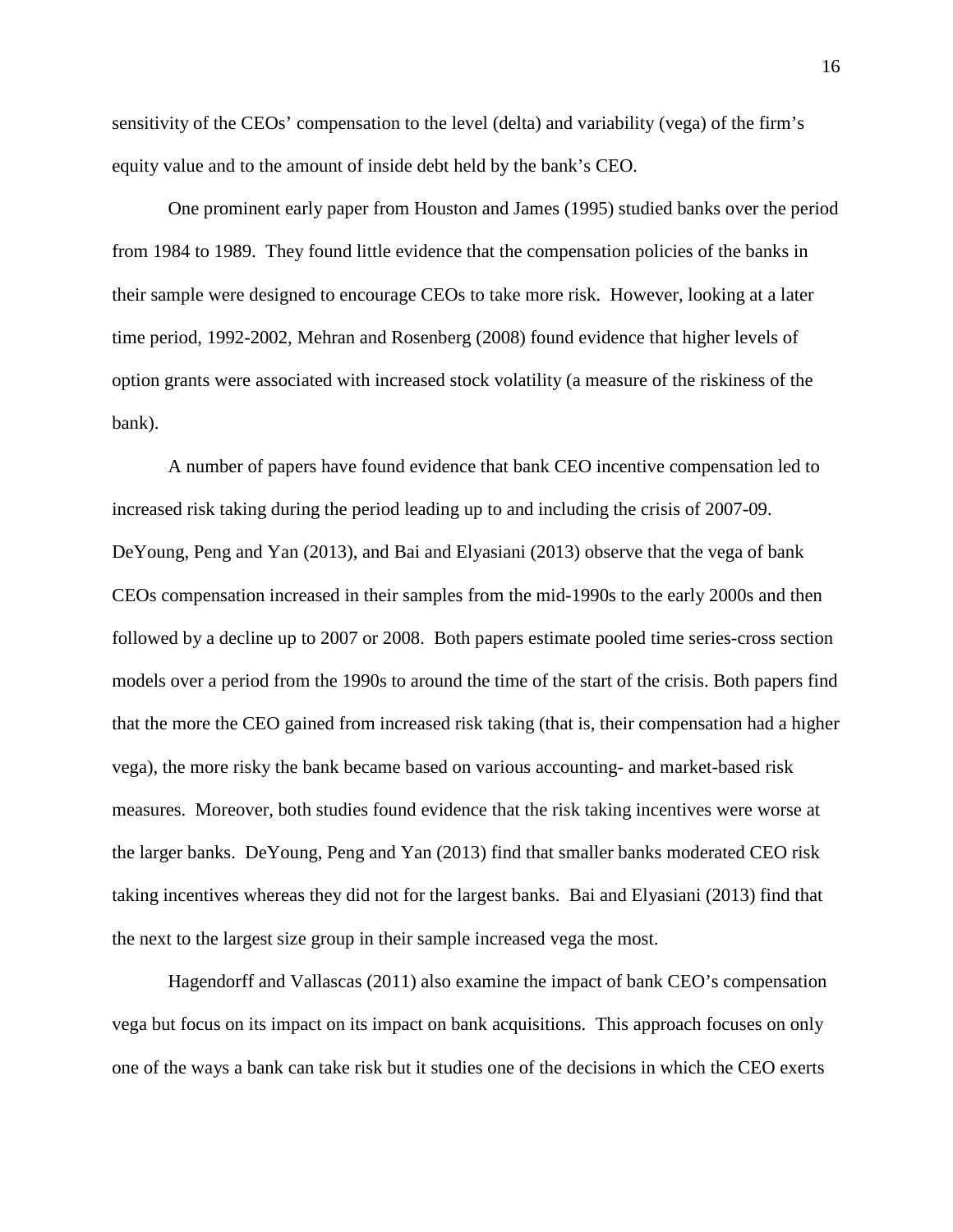disproportionate impact. Although CEOs are the most important determinant of a bank's risk exposure, in most cases they are not the only determinant with lower level officials also playing an important role. However, the CEO of an acquiring bank would generally be expected to have larger role in the acquisition of another bank.<sup>[10](#page-16-0)</sup> Hagendorff and Vallascas (2011) find that CEOs with higher vegas engage in mergers that resulted in the bank being more vulnerable to default (had a lower distance to default). As with the prior studies, they found evidence that this effect was greatest for the larger banks.

The financial crisis provided a chance to examine the impact of bank compensation policies on risk taking as revealed during a period of severe financial instability, which is precisely the sort of situation that is of greatest concern to prudential supervisors. Some studies found evidence that equity compensation could play a significant role. Fahlenbrach and Stulz (2011) found evidence that increased exposure to delta (equity returns) but not vega (equity risk) led to lower stock returns over the period from July 2007 to December 2008. Van Bekkum (2016) similarly found that delta was associated with larger losses but also lower measures of equity volatility and lower measures of overall risk over the July 2007 to March 2009 period. The coefficient on vega was consistently insignificant in his study. Bennett, Güntay, and Unal (2015) find that expected default probabilities went up and excess stock returns went down in their estimation of models that have either with delta or vega between January 2007 and December 2008.

Chesney, Stromberg, and Wagner (2018) argue that the standard measures of delta and vega do not accurately measure the incentive of CEOs to select riskier assets because they ignore

<span id="page-16-0"></span> $10$  At a minimum, it is rather unlikely that an acquisition would be made over the objections of the acquiring bank's CEO.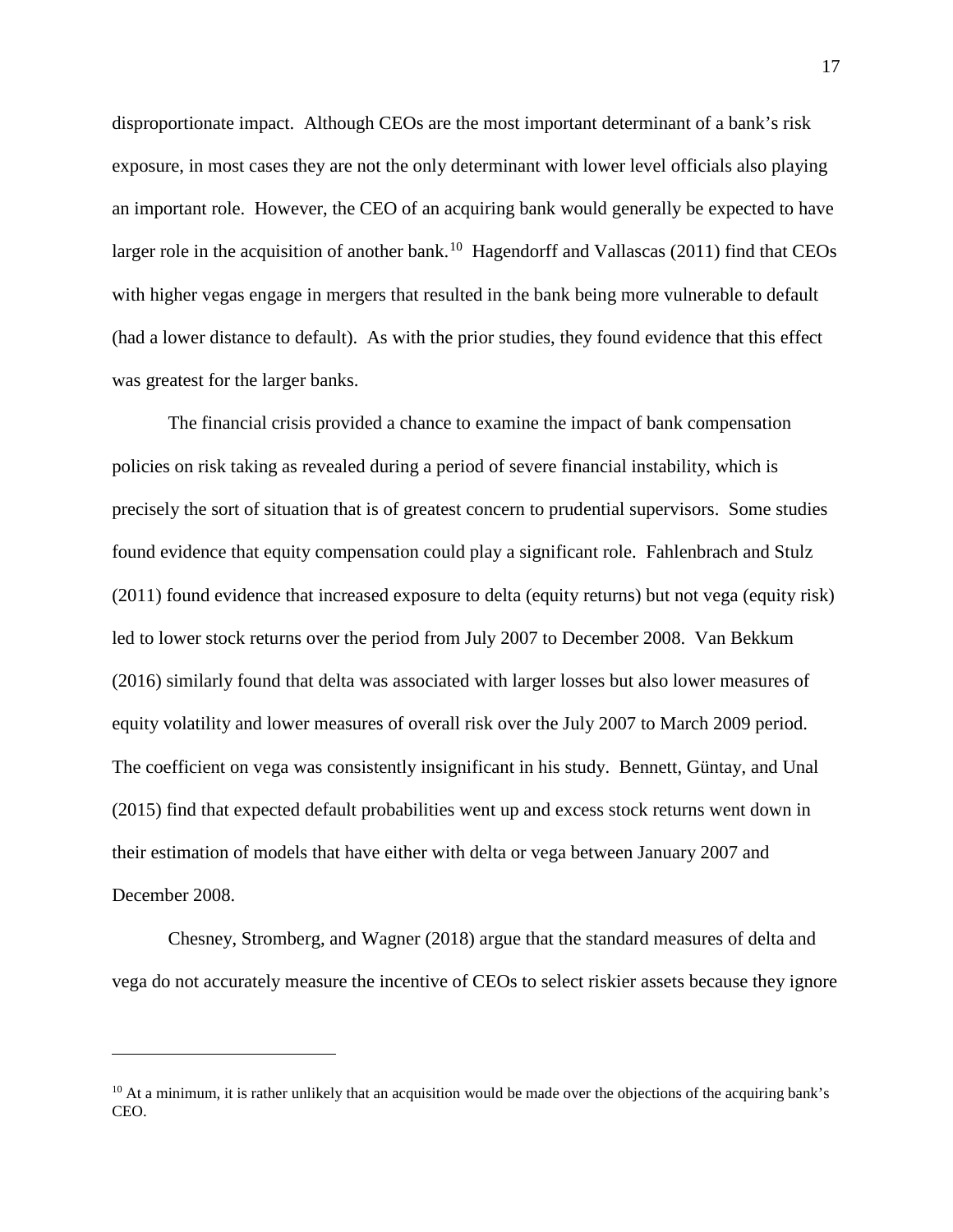the effect of financial leverage. That is, the change in equity value and volatility from selecting an asset depends not only on the asset's return and volatility, but also on the firm' debt to equity ratio. Higher leverage ratios result in greater expected returns to equityholders as well as greater volatility. Chesney, Stromberg, and Wagner (2018) take a sophisticated options based approach to adjusting the CEO's delta and vega for their firm's leverage. They find that their adjusted delta and vega measures are significantly better predictors of write-downs during the crisis than the usual delta and vega measures. They obtain similar results using other risk measures, such as distance to default.

Although the above studies find some evidence for delta and vega the evidence is not consistently supportive of either. Moreover, almost all of the evidence supporting delta and vega goes away when the studies add some measure of inside debt. Fahlenbrach and Stulz (2011) and Chesney, Stromberg, and Wagner (2018) do not use a measure of inside debt. However, Van Bekkum (2016) and Bennett, Güntay, and Unal (2015) find that in their models with inside debt, delta and vega that only the coefficient on inside debt is statistically significant. Tung and Wang's (2011) find generally similar results across a wide range of risk measures, their measure of inside debt (CEO debt-equity ratio) is significantly negatively correlated with risk and other adverse outcomes, while their variables measuring delta and vega are insignificant. The sole exception is that bank bond returns are significantly positively correlated with delta, significantly negatively correlated with vega and not correlated with the CEO debt-equity ratio (when all three CEO incentive measures are in the same equation). Also, Bolton, Mehran and Shapiro (2011) find evidence that inside debt is negatively correlated with cumulative CDS spread changes after the SEC required enhanced reporting of deferred compensation and pensions in 2007.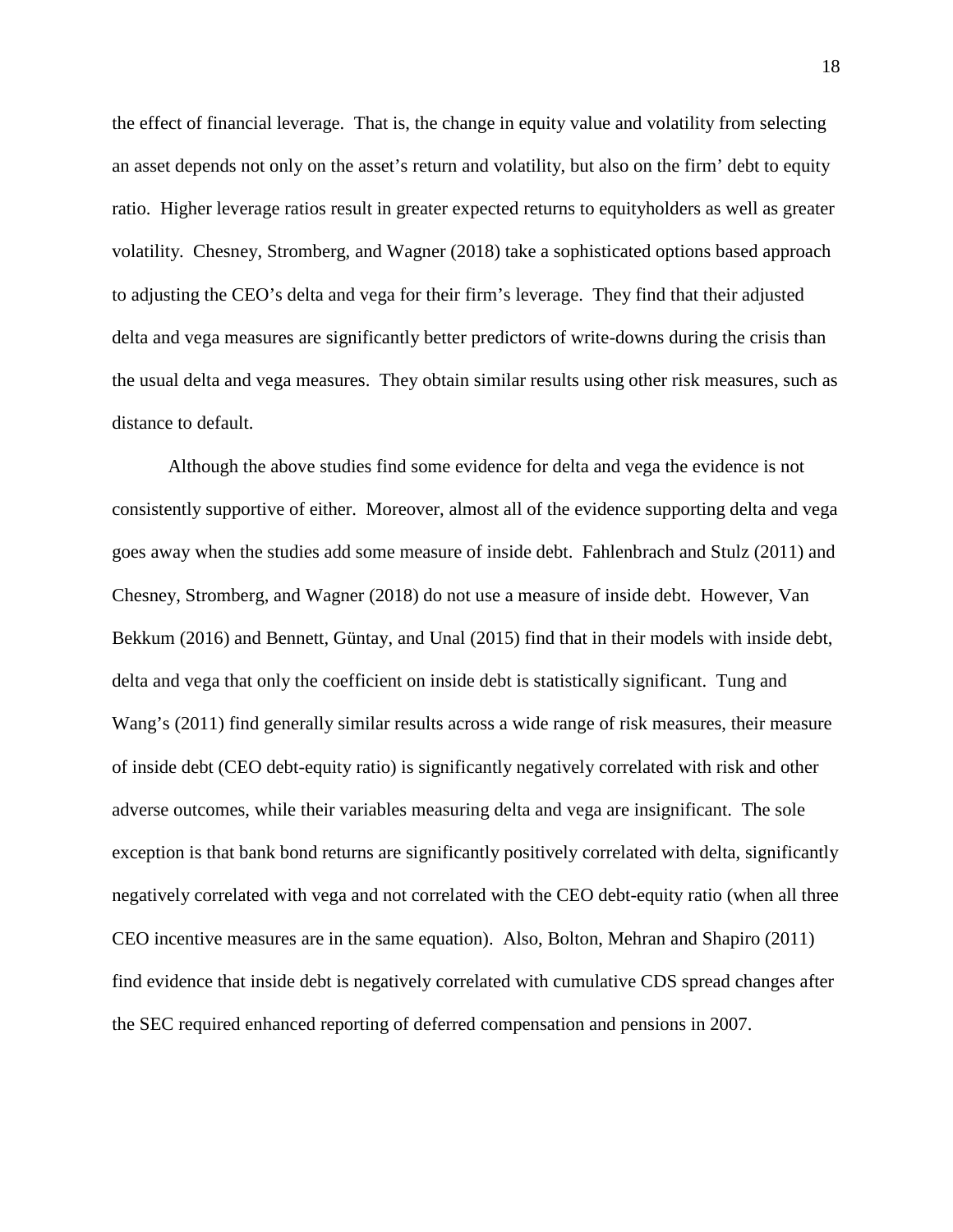Thus, prior studies provide at best conflicting evidence on the hypothesis that CEO equity based contribution was a significant contributing factor to the crisis. Fahlenbrach, Prilmeier and Stulz (2012) raise further questions about the role of CEO compensation causing the crisis. They compared the performance of banks in the 1998 financial crisis with that during the period from July 2007 to December 2008. The 1998 financial crisis was marked by Russia defaulting on its debt along with LTCM's collapse and near failure. Their results suggest that for every percentage point in loss of equity value in 1998, the bank lost 66 basis points during the financial crisis. Given the difficulty in evaluating the ex-ante risk of the asset portfolios, they cannot exclude the possibility that the worst hit banks in 1998 tried to shift to asset portfolios that has less ex ante risk in 2007. However, they do observe that funding risk, leverage and asset growth rates were positively correlated between the two period. Additionally, they find some weaker evidence that the banks worst hit in the September 1987 stock market crash were took larger losses in 2007-08 and were more likely to fail during 2007-09. Fahlenbrach, Prilmeier and Stulz's (2012) methodology does not allow them to empirically identify the link between the two periods. However, their preferred hypothesis is that individual bank's risk exposure is primarily determined by its risk culture and this culture changes only very slowly over time. Another, not mutually exclusive, hypothesis is that the shareholder value maximizing risk position of a bank depends upon two factors that may be highly persistent: the bank's core competencies and its customer base.

Hagendorff, Saunders, Steffen and Vallascas (2017) more directly address the relative importance of a bank's CEO in determining risk exposures. They first compare observable CEO characteristics and compensation variables with bank fixed effects in determining bank business policies. Their analysis includes measures of delta, vega and cash bonuses, but not inside debt.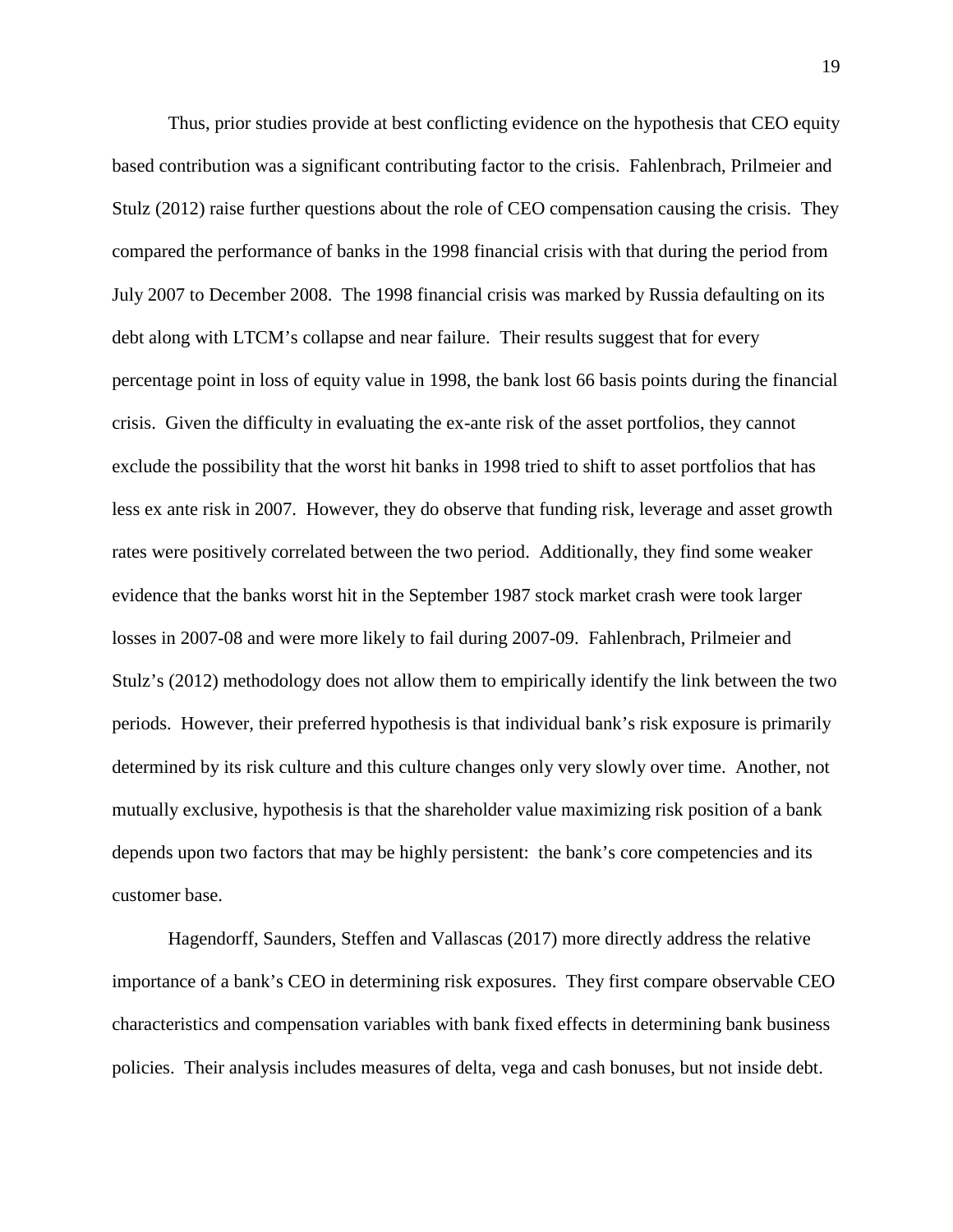They find that their compensation variables combined with their CEO attribute variables (such as age, gender, and holds an MBA) explained almost none of the eight business policy variables in their model (such as loans to deposits, derivatives usage, and non-deposit funding). They find that vega explained some measures of equity returns and risk over the July 2007 to December 2008 period. However, the addition of these variables along with a variety of other controls added almost no explanatory power to their model relative to a model with only firm fixed effects. These results support Fahlenbrach, Prilmeier and Stulz's (2012) in suggesting that variations in risk exposure are more being driven by long run factors than by compensation.

Given the inability of observable management characteristics and incentive compensation to explain bank's risk exposure, Hagendorff, Saunders, Steffen and Vallascas (2017) test the hypothesis that there is some unobservable manager specific effects. Their results indicated these manager specific effects (or styles) were related statistically and economically significantly to bank risk taking. They conclude that regulatory efforts to constrain executive compensation is likely to only have a minor effect on bank business models and risk taking.

## **4. Bank employees**

The literature on bank employee compensation and bank risk can be broken into two literatures. A small mostly empirical literature on whether banks' incentive compensation policies have a significant impact on bank risk taking which is reviewed in the first subsection. The second literature, which analyzes optimal regulation of bank employees' incentive compensation, is reviewed in the second section.

#### **4.1 Employee incentive compensation and their risk taking**

Very few papers study the overall effect of bank employee compensation on the bank's risk taking, likely due to the data limitations. One feasible empirical approach is to focus on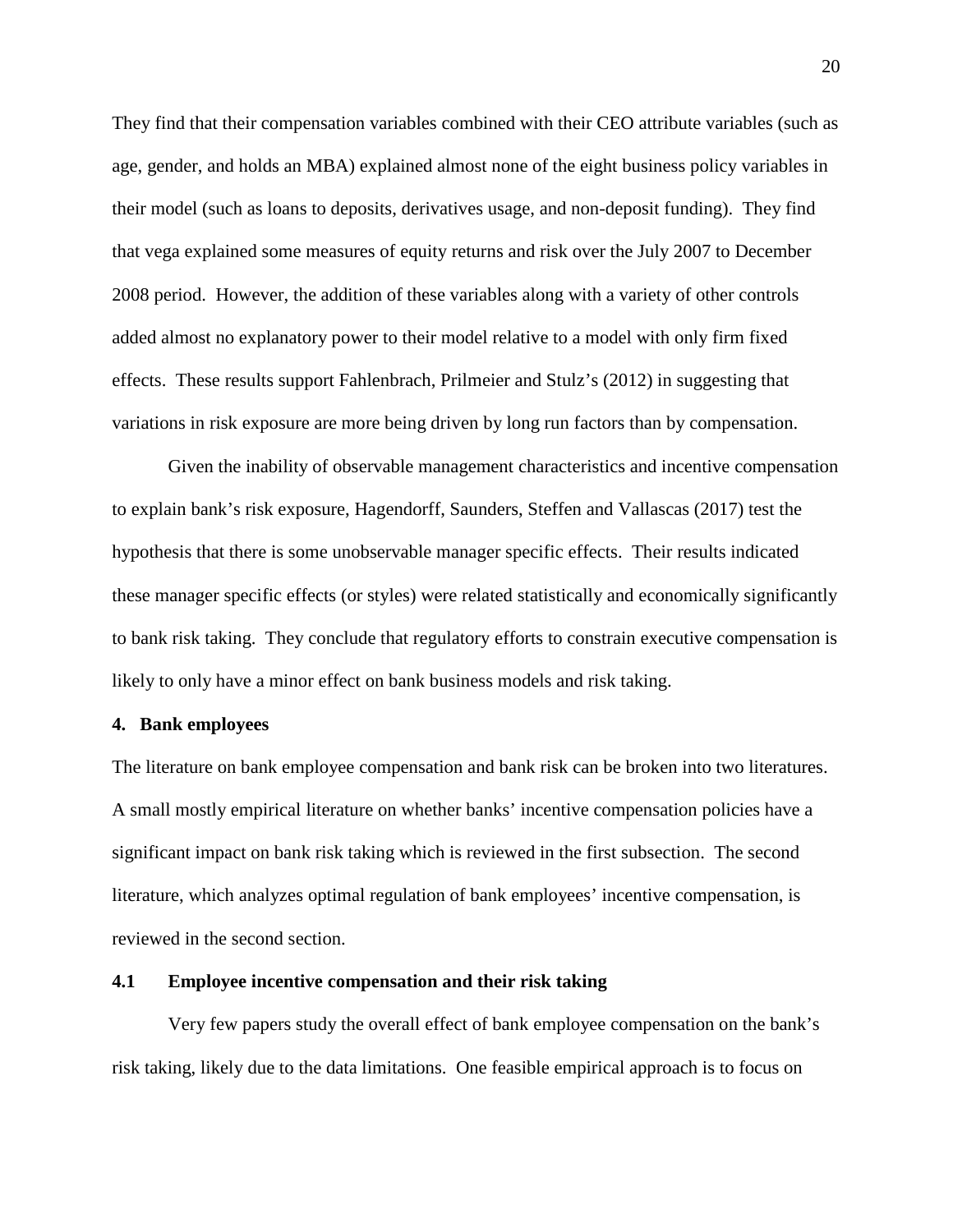what is publicly available, aggregate data on compensation and overall bank performance. Acharya, Litov, and Sepe (2013) take bank-wide perspective focusing on the relationship of overall compensation of non-executive employees to total interest income and net interest income their sample of publicly traded banks. They find that compensation was more highly correlated with total interest income than with its net value. They also find that the more sensitive compensation is to total interest income, the higher the value of their stock return based risk measures during the crisis.

An unavoidable problem with using data aggregated to the bank level is that it can only recognize correlations in the data, identifying a causal relationship between compensation and risk taking is not possible. One way around this is to obtain nonpublic data on compensation that permits the use of various empirical identification strategies. Efing, Hau, Kampkötter, and Steinbrecher (2015) do this at the bank level in their study of the effect of cash bonus payments on bank risk. They have bonus payments broken down by business segment and level within each bank's hierarchy for a sample of 67 banks in Austria, Germany and Switzerland from 2003 to 2007. They first find that the use of incentive pay is positively correlated with the level and volatility of bank trading income. Efing, Hau, Kampkötter, and Steinbrecher (2015) then seek to address the identification problem by using overall bonuses paid by the bank as instrument to address the possibility that higher levels of trading income cause higher bonuses. They find that their results still hold, overall bonuses are positively correlated with the level and volatility of trading income.

An alternative to examining overall risk is to focus on the risk of a specific part of the bank. Such an approach sacrifices some generality but allows for more in-depth analysis and better identification. Three papers in particular have focused on the mortgage lending area.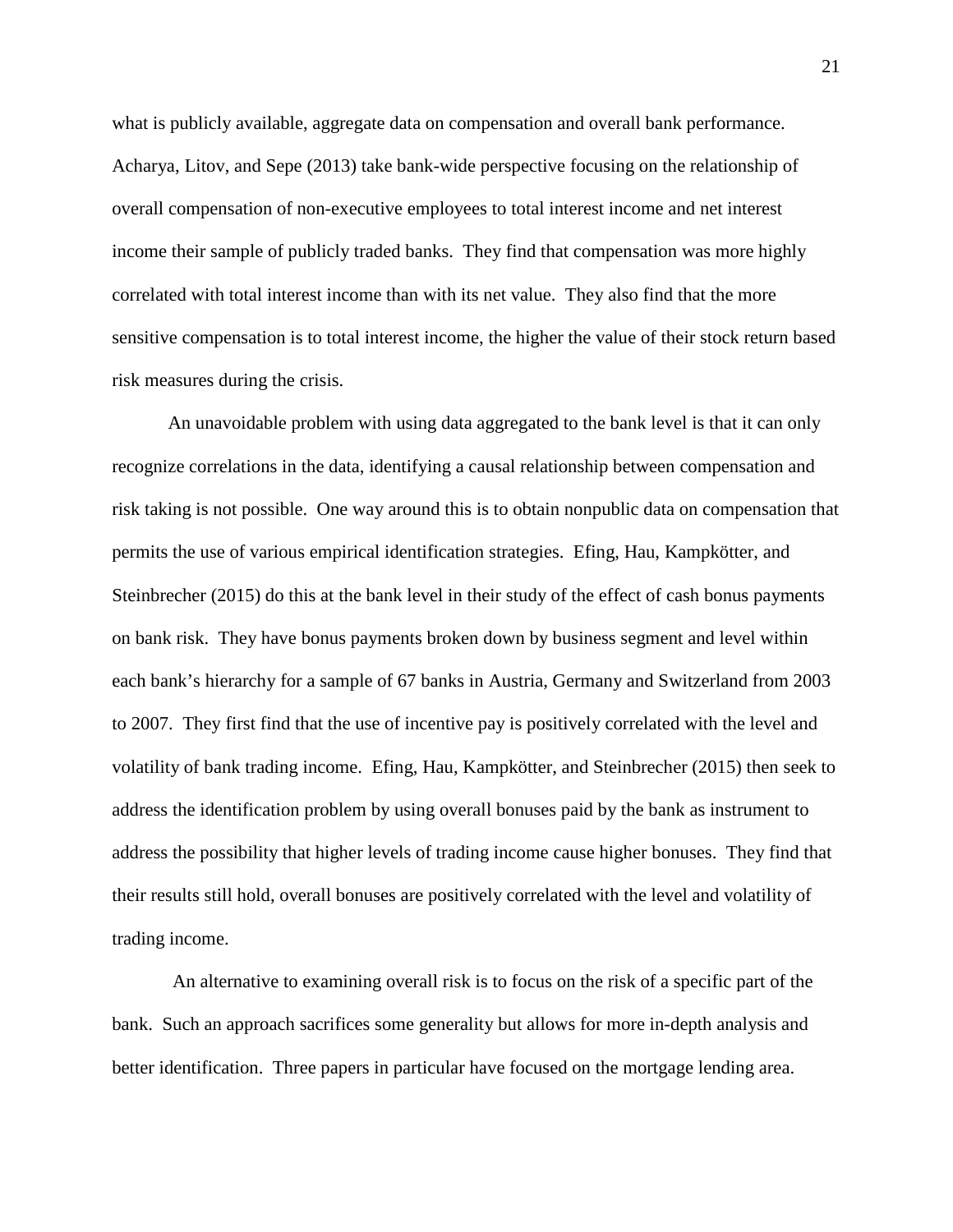Inderst and Pfeil (2013) provide a theoretical analysis of incentive compensation in mortgage lending for both loans retained in portfolio and those securitized. The more relevant portion of their analysis for our purposes relates to the loans held in portfolio. They show that bonus payments based on volume of loan production results in the lending officer withholding any private information they may have acquired on the quality of the borrower. As a result, such volume-based bonuses result in higher losses than would occur if the bonus were delayed until the bank had more information about the borrower's quality.

Two empirical papers, Tzioumis and Gee (2013) and Agarwal and Ben-David (2017) study the potential for production based incentives to induce increased risk taking by mortgage lenders in the U.S. Some banks provide bonuses based on the volume of mortgage loans made by an individual lender in a month with some minimum amount (or value) of the new loans needed to qualify for the bonus. These bonuses can incent increased effort on the part of the lenders. However, these incentives can also create incentives for loan officers to try to book more mortgage loans at month end in order to hit their bonus target. Both studies found that mortgage-lending officers increased their volume of lending near month end. They also found that loans originated on the last day of the month have a higher likelihood of delinquency or default. In both of these studies, the identification is provided by the plausible assumption that the day of the month does significantly affect the quality of loans available to the loan officer.

#### **4.2 Regulating employee compensation**

An issue with bank employee compensation is why any regulation is needed at all. Absent some other market failure, no regulation would be needed if the shareholder value maximizing risk position is the same as the socially optimal level or even if the bank's CEO (and other senior executives) incentives were aligned with the socially optimal position. One possible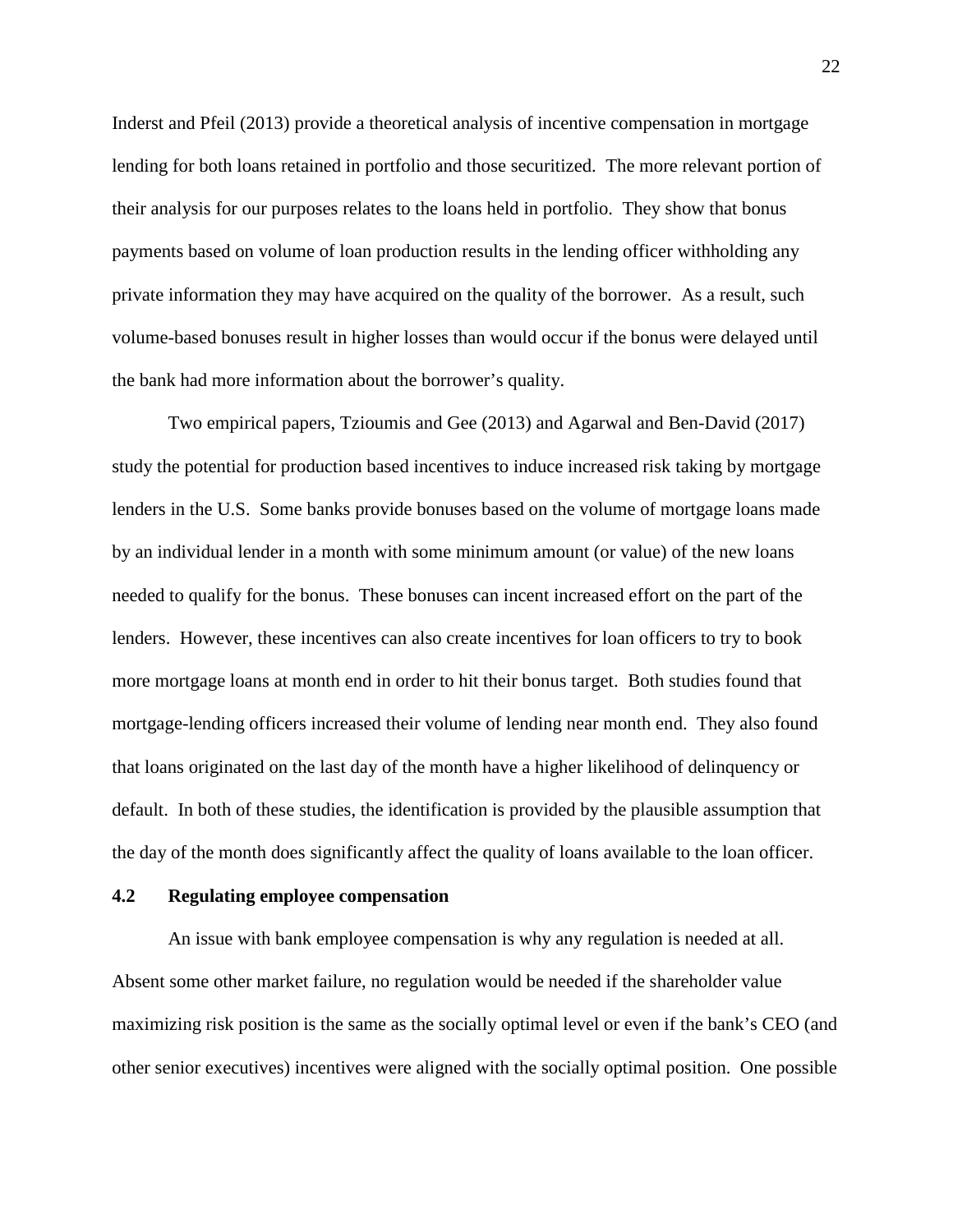response is that neither shareholders' nor CEOs' incentives are perfectly aligned, so some regulation of employees may be optimal. Several papers explore another, not mutually exclusive, potential market failure that could justify regulation—competition in the market for bank employees.

The large bonuses paid by banks that continued even through the early phases of the crisis provoked widespread criticism. In response, senior bankers argued that competition for the best staff forced them to pay large bonuses for some positions. Tett (2009) reports that "As one banker says: 'These bonuses are crazy—we all know that. But we don't know how to stop paying them without losing our best staff.'"

Thanassoulis (2012) observes that the total remuneration bill at some investment banks prior to the crisis reached 50 percent of shareholder equity value and in the prior decade had gotten as high as 80 percent of shareholder value. Thus, he argues that the total amount of compensation paid was by itself a major risk factor. In order to focus on the level of compensation, Thanassoulis (2012) develops a model in which bonuses are not needed to incentivize work, bankers may not engage in risk shifting and all of the participants are risk neutral. In his model, teams of bankers can be ranked from highest to lowest skill based on their ability to generate returns from their investment decision. As a result, the better teams are worth more to the larger banks as the larger banks can give these bankers more assets to manage. Given the assumption that everyone has complete information, the result is that the winning bank for any given team of bankers must bid at least as much as the next smallest bank bids would bid for the team. Thanassoulis (2012) views that result as a market failure in that banks do not take account of the effect of their compensation bids on the profitability of other banks.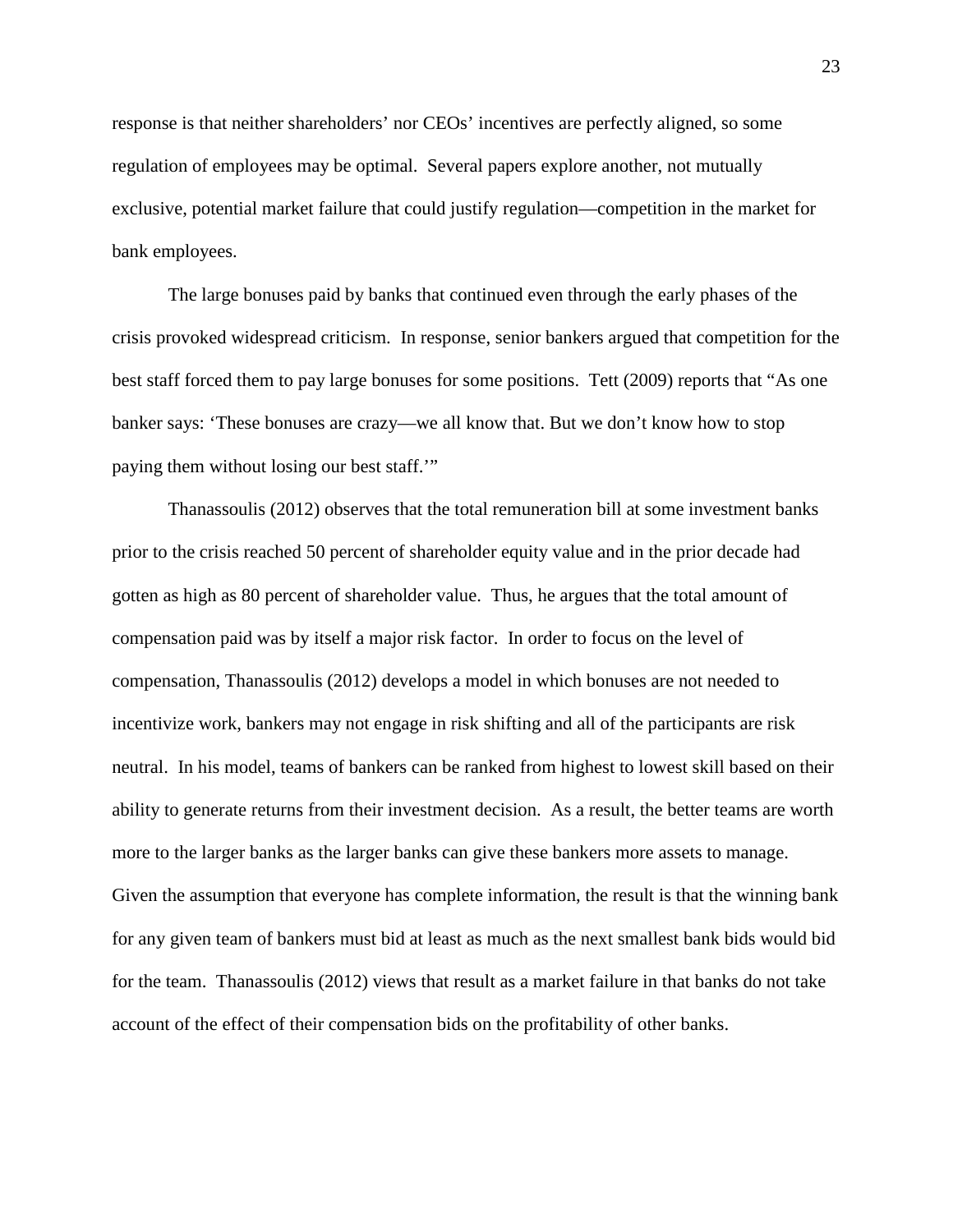In Thanassoulis (2012) any regulatory restrictions on compensation would take the form of restrictions on bonuses as banks prefer to pay bonuses. Although all of the agents in his model are risk neutral, the bank may be subject to costly runs if its intermediate value falls to too low of a level. The risk of such a run can be reduced if the bank pays bonuses that can be reduced when bank asset values are low. The ideal regulation in his model would be a bank specific bonus cap that would reduce competition for teams of bankers.<sup>11</sup> However, he observes that in his model a strict cap on bonuses will not prevent competition but rather shift the competition to higher fixed salaries. The result will be the worst of two worlds, competition in the labor market will continue force compensation up and that compensation will take a form that cannot be reduced when asset values are low.

Bannier, Feess, and Packham (2013) develop a model in which banks also compete for bankers of varying quality but in their model the bankers can pick safe or risky assets. The high quality bankers in their model are able to identify higher expected return projects regardless of whether they are safe or risky. Banks pay bonuses because this form of compensation has a higher expected value to high quality employees resulting in a separating equilibrium where only high quality employees taking the bank's job offer. However, the bank cannot observe how the employee allocates funds between safe and risky investments, and thus must pay bonuses based on overall observed performance. The problem arises from banks' competition for the employees with banks offering larger bonuses to attract the best employees. The potential for earning higher bonuses induces the workers to pick a higher risk portfolio than would be optimal for the bank. Thus, competition for employees in the Bannier, Feess, and Packham (2013) model

<span id="page-23-0"></span><sup>&</sup>lt;sup>11</sup> Thanassoulis (2014) proposes a bank specific cap on total compensation paid as a fraction of the bank's risk weighted assets.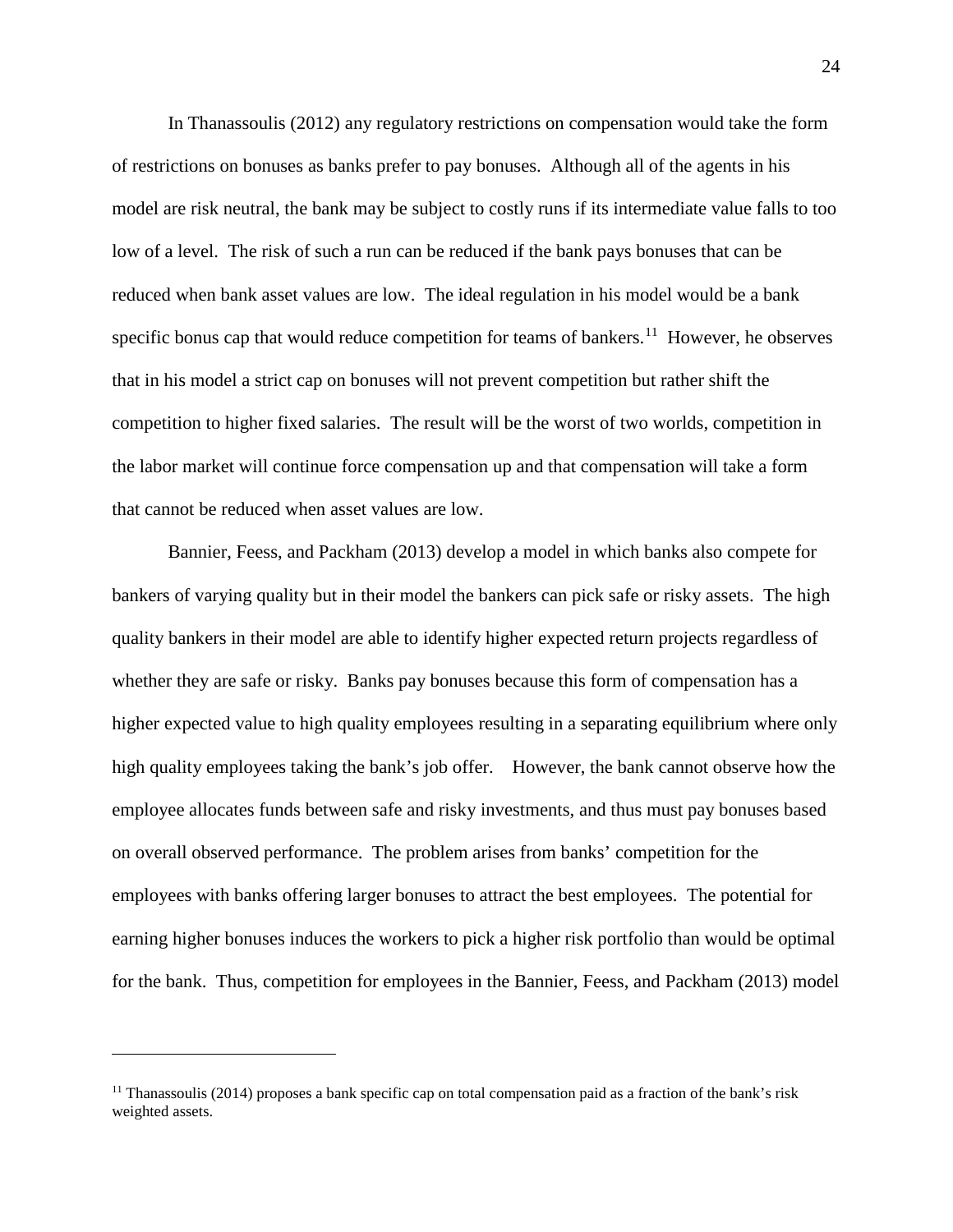not only induces higher overall compensation but also does so in a way that motivates the workers to take excessive risk.

Thus, there is some theoretical basis for regulating bonus payments to workers. However, theoretical analysis of regulating bonuses also provides an important warning; poorly conceived bonus payment rules could increase rather than decrease bank risk. Thanassoulis (2012) analysis of the impact of limiting total bonus payments is one example of such limits may increase risk. Two other papers show how applying parts of the seemingly common sense FSB Principles and Standards could also result in worse outcomes.

The Principles and Standards call for the compensation of bank risk managers to be independent of the performance of the business lines. Kupiec (2013) analyzes a model in which risk managers work engage in costly efforts to reduce the probability of default and loss given default. A bank optimally offers these workers incentives to engage in loss mitigation activities. However, Kupiec (2013) observes that the provision of mispriced deposit insurance would induce banks to provide suboptimal amounts of incentive compensation. He further argues that the existing regulatory guidance in the U.S. discourages linking risk managers' compensation to the performance of the loans which is the exact opposite of optimal policy.

The Principles and Standards also call for the reduction of bonus pools when a bank is performing poorly. Jarque and Prescott (2013) analyze such a requirement in a model where individual bankers have some control over the correlation of the returns of their portfolio of assets with the returns on the rest of the bank's portfolio. The problem they find is that such a requirement may encourage employees to pick portfolios that are more highly positively correlated with asset returns in a bank's portfolio. If the banker picks a portfolio that is highly correlated and that portfolio does well, likely the rest of the bank is doing well and the banker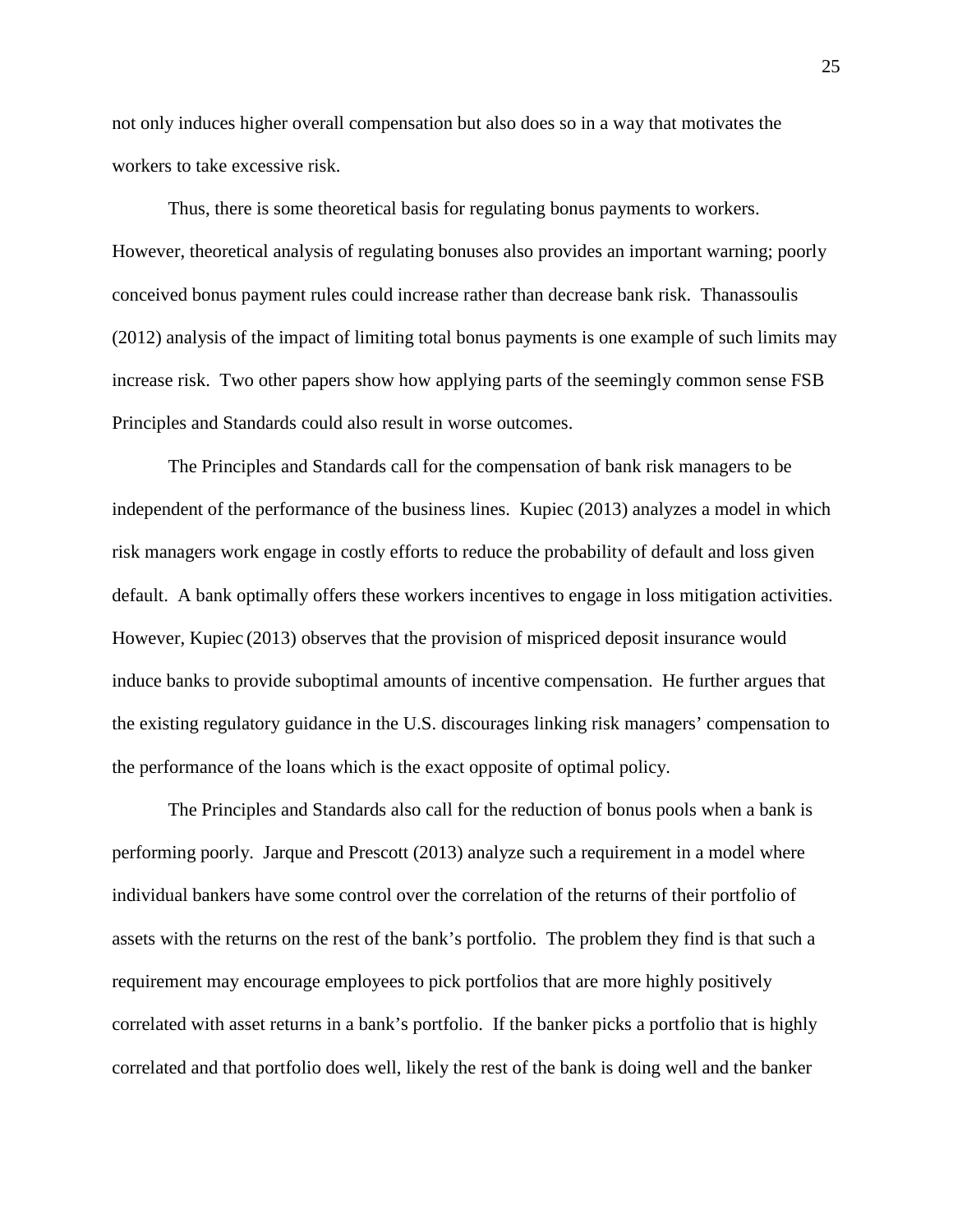receives the full bonus she has earned. However, if the worker selects assets that do well when the rest of the bank is doing poorly, the employee is likely to receive a smaller bonus because the bank has a smaller bonus pool. Thus, the result of reducing bonus pools when a bank does poorly is that individual bankers are likely to be discouraged from reducing the bank's overall risk by diversifying the its risk exposure.

### **5. Is stricter regulation the missing piece?**

The principles in FSF (2009) which were adopted and elaborated on by the standards in FSB (2009) have had a significant impact on bank compensation practices. However, a number of studies conducted since those principles and standards were promulgated have enhanced our understanding of incentive compensation. Thus, an important set of questions are: (a) do the studies suggest ways that existing principles and standards could be enhanced, and (b) could stricter compensation guidelines be the missing piece in lowering the risk of financial instability. The following two sections address these questions from the perspective of CEO compensation and other bank employee compensation.

### **5.1 CEO compensation**

Studies focusing on equity-linked compensation provide mixed evidence of a correlation with risk taking but on balance appear to suggest a positive correlation. However, several studies that also include the CEOs' pre-crisis holdings of inside debt raise doubts about the strength of this correlation. These studies find that when measures of delta, vega and inside debt are included in the same estimation equation, only inside debt has significant explanatory power. Moreover, the correlations in those studies are as predicted, higher levels of inside debt are correlated with reduce risk taking. Taken at face value, these results suggest that one way of strengthening the incentive compensation rules may be to deemphasize the use of equity linked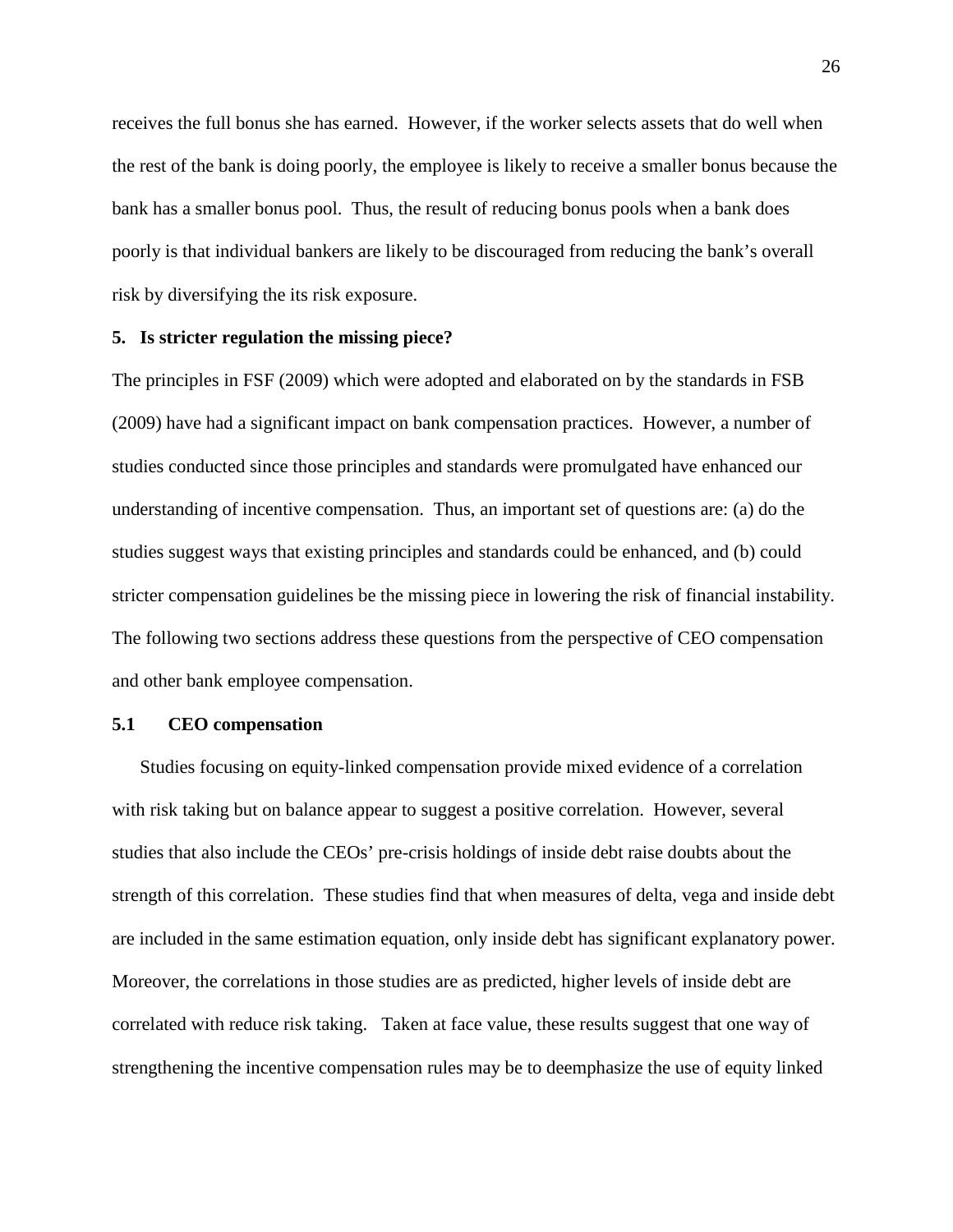compensation in the regulatory requirements and instead require banks to rely more on the use of inside debt.

However, other work since the crisis raises questions about the direction of causality. Are compensation policies and bank risk correlated because differences in compensation policies cause CEOs to have their bank take more risk? Or do persistent differences in bank business models and risk culture cause cross-sectional differences in CEO compensation and bank risk exposure. Fahlenbrach, Prilmeier and Stulz's (2012) finding that cross-sectional differences in bank performance during the crisis could be predicted by differences in performance decades earlier suggest that the causality does not run from CEO compensation policies to risk taking decisions. Further, work by Hagendorff, Saunders, Steffen and Vallascas (2017) suggest that to the extent CEOs influence risk decisions, the nature of that influence may be more driven by not readily observable CEO characteristics rather than by the CEO's incentive compensation.

Overall, the literature appears to have two implications for regulating CEO compensation. First, the bias in the existing regulations towards equity-linked compensation should be reconsidered. The literature suggests that inside debt is a more effective way of incenting CEOs to take less risk. Second, the available evidence suggests we should be modest in our expectations for what changes in incentive compensation can do to reduce bank risk taking. The extent to which CEO compensation policies cause bank risk taking policies versus the extent to which both compensation and risk are determined by third factors has not been clearly established. The existence of two studies raising doubt about the extent to which compensation policies cause risk-taking policies is not sufficient to justify repealing the CEO compensation regulations, especially given the economic logic suggesting some link should exist. However, these studies in combination with methodological weaknesses in prior studies means that we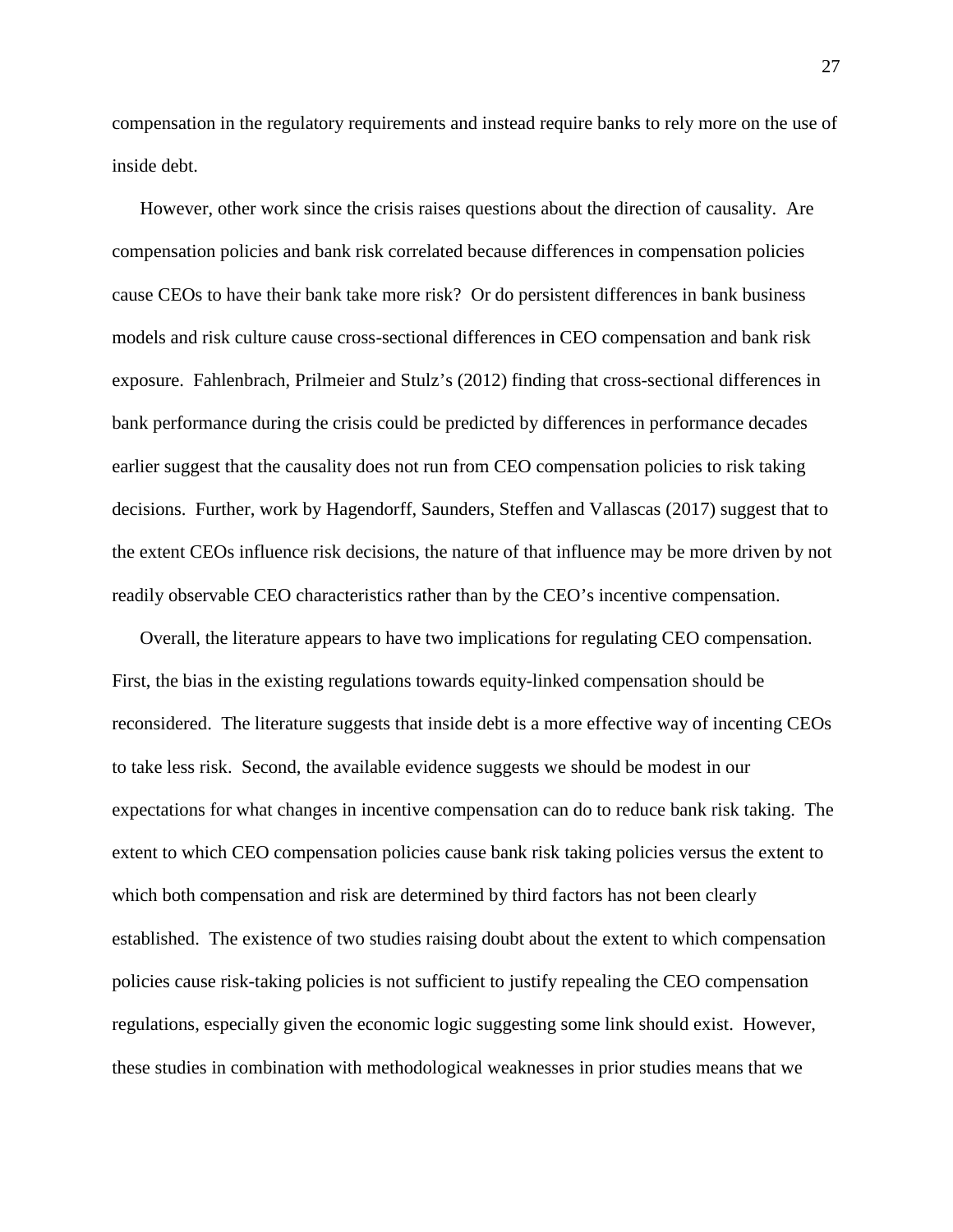cannot confidently state that stricter compensation regulation is the missing piece that will help us significantly reduce banks' risk exposure.

### **5.2 Employee compensation**

The implementation of the FSF (2009) principles and FSB (2009) standards have changed the compensation practices of bank employees who can expose their organizations to material risks. In order to evaluate what further changes should be made, it would be helpful to consider three questions about what has already been done: (a) what actions are supported by the evidence, (b) what actions do we lack sufficient evidence to evaluate the changes, and (c) where does the evidence suggest that changes may cause more harm than good.

The most important action supported by the available evidence is simply the decision to include all material risk takers with the scope of the standards and principles. One could argue that bank supervisors need not worry about bank employee compensation policies so long as the bank CEO has the correct incentives. However, this argument appears flawed on at least two grounds. First, it is not clear that the existing principles and standards provide bank CEOs with the right incentives or that even providing the right incentives to CEOs would be sufficient given the persistence of other factors such as risk culture and customer bases. Second, theoretical studies provide reason to be concerned that competition in the market for bank employees may lead to riskier banks. Moreover, although the empirical literature relating bank employee compensation to risk taking is rather small, these studies have found consistent evidence of a causal link between employee compensation policies and increased risk taking by bank employees in the cases studied.

One of the most important areas where we lack evidence about the effectiveness of the principles and standards is that of the requirement that compensation payments be sensitive to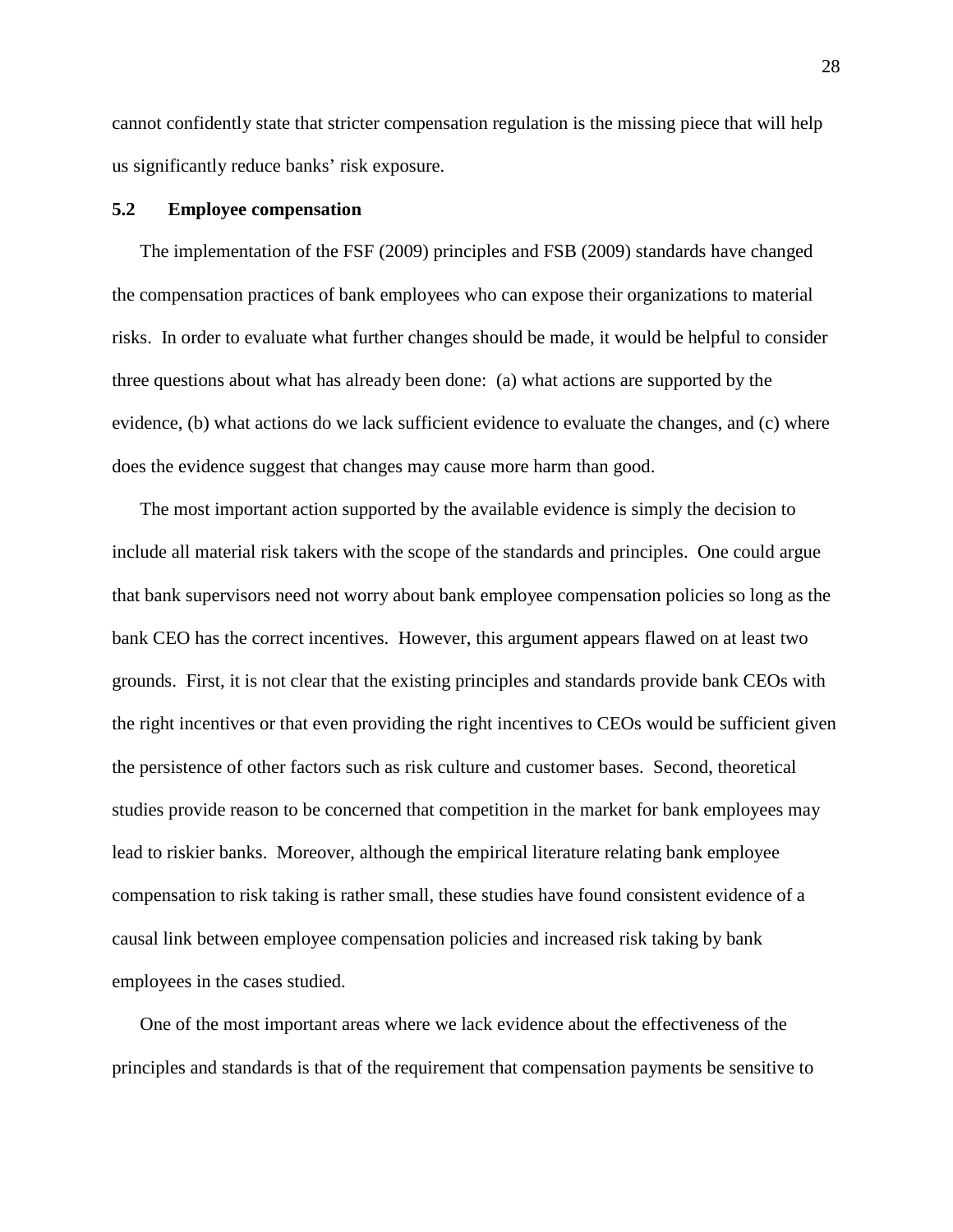the time horizon of the risks. The large banks have generally adopted policies that require the deferral of bonuses of material risk takers and expose those bonuses to malus and/or clawback. However, there is almost no evidence on the effectiveness of these provisions, likely due in large part to the fact these changes are relatively new and, in most cases, the banks have not experienced the sort of losses that would trigger malus and/or clawback provisions. Moreover, the existence of provisions allowing malus and/or clawbacks is a necessary but not sufficient condition for these to effect employee risk taking. Whether and how the provisions are implemented will also play an important role in whether these provisions deter excessive risk taking. Thus, the area of malus and clawbacks is one that merits continued monitoring both in terms of how these provisions are implemented and in terms of how effective they are in deterring risk taking.

Although we have little empirical evidence suggesting ways the changes are doing more harm, the theoretical literature raises three concerns. First, Kupiec's (2013) analysis raises questions about whether and in what circumstances the risk manager's bonuses should be independent of the business lines. Second, Jarque and Prescott (2013) raise a more fundamental question about policies linking bonus pools for one individual or line of business to the performance of other individuals or lines of business. Such practices may increase overall bank risk by encouraging employees to follow risk taking practices that are more highly correlated with their colleagues.

The third concern relates specifically to the EU cap on bonus payments relative to base salary. Such a cap would be one way of responding to concerns about excess competition for bank employees and may dampen the risk taking incentive created by excessive bonuses in Bannier, Feess, and Packham (2013). However, such a cap seems rather crudely designed to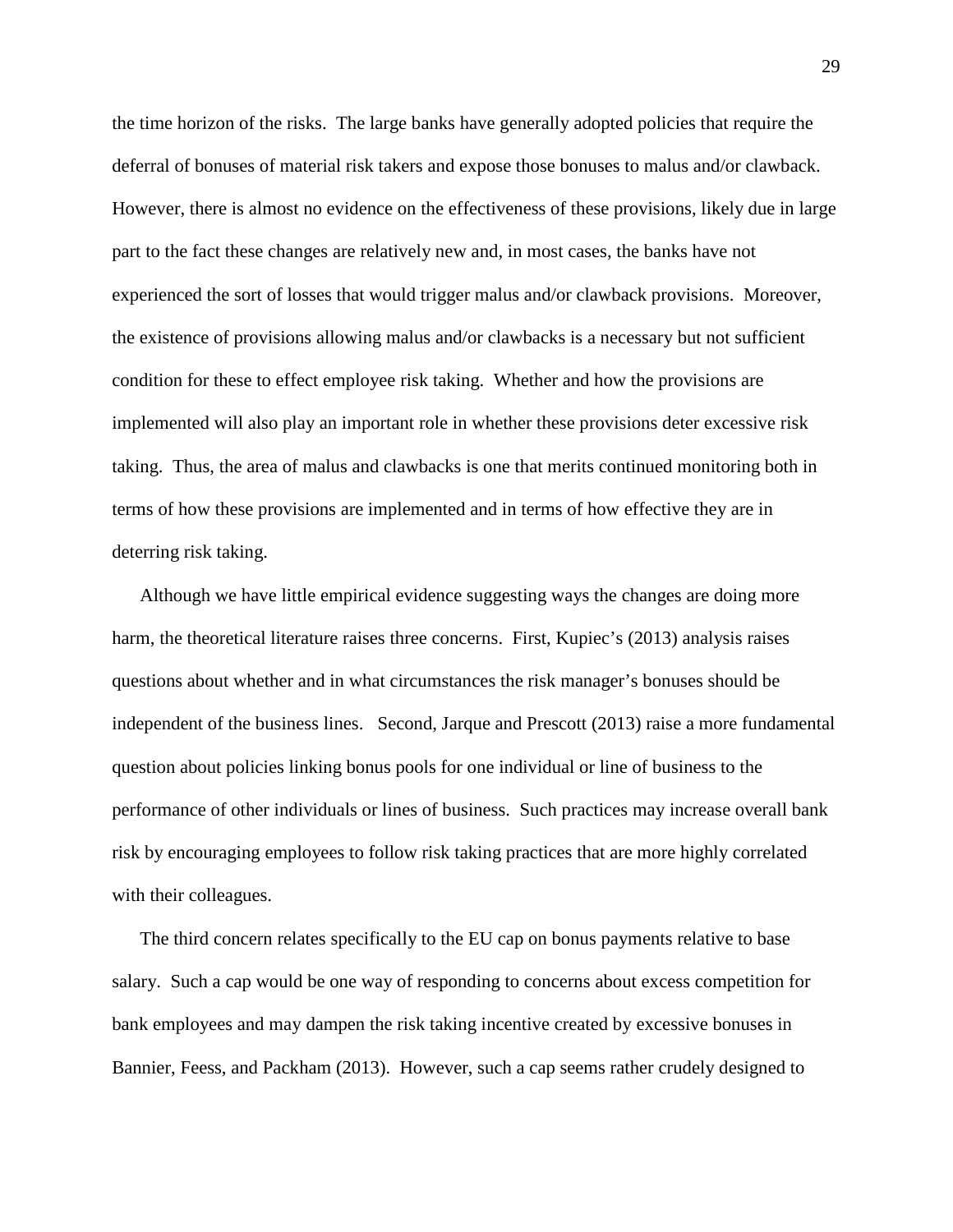address the risk taking incentives problem with the cap limits likely too high to be effective for some employees and unnecessarily low for others resulting in reduced effort. Moreover, as Thanassoulis (2012) observes, such a cap will not necessarily prevent banks from bidding up the compensation paid to key employees. Rather the effect of the cap will be to reduce the banks' ability to reduce their expenses during economically challenging periods.<sup>[12](#page-29-0)</sup>

The bottom line on the lessons from the literature for regulating employee compensation is in many ways similar to that for bank CEOs. There is a solid case for continuing the regulation but we lack the basis for viewing enhanced incentive compensation regulation as the missing piece needed to reduce banking system risk to acceptable levels. Indeed, the literature suggests that the first issue to be considered are places where the existing principles and standards, and in some cases the implementation of compensation regulation went too far. Additionally, we should seek to expand our understanding of malus/clawbacks by monitoring their implementation and studying their effectiveness.

## **6. Conclusion**

 $\overline{a}$ 

The banking system is generally more stable than it was prior to the crisis but more work remains to enhance stability. As the limitations of some changes become clearer, such as those related to bank capital and resolution, the potential for other ways of strengthening the financial system should be considered. This review of bank incentive compensation suggests that considerable progress has been made since the crisis towards making the compensation paid individual bank CEOs and employees more sensitive to the risk exposures generated by their activities. However, post-crisis analysis of the theoretical and empirical consequences of

<span id="page-29-0"></span> $12$  See also Murphy (2013) for a discussion of the potential problems created by the EU limits on bank bonus payments.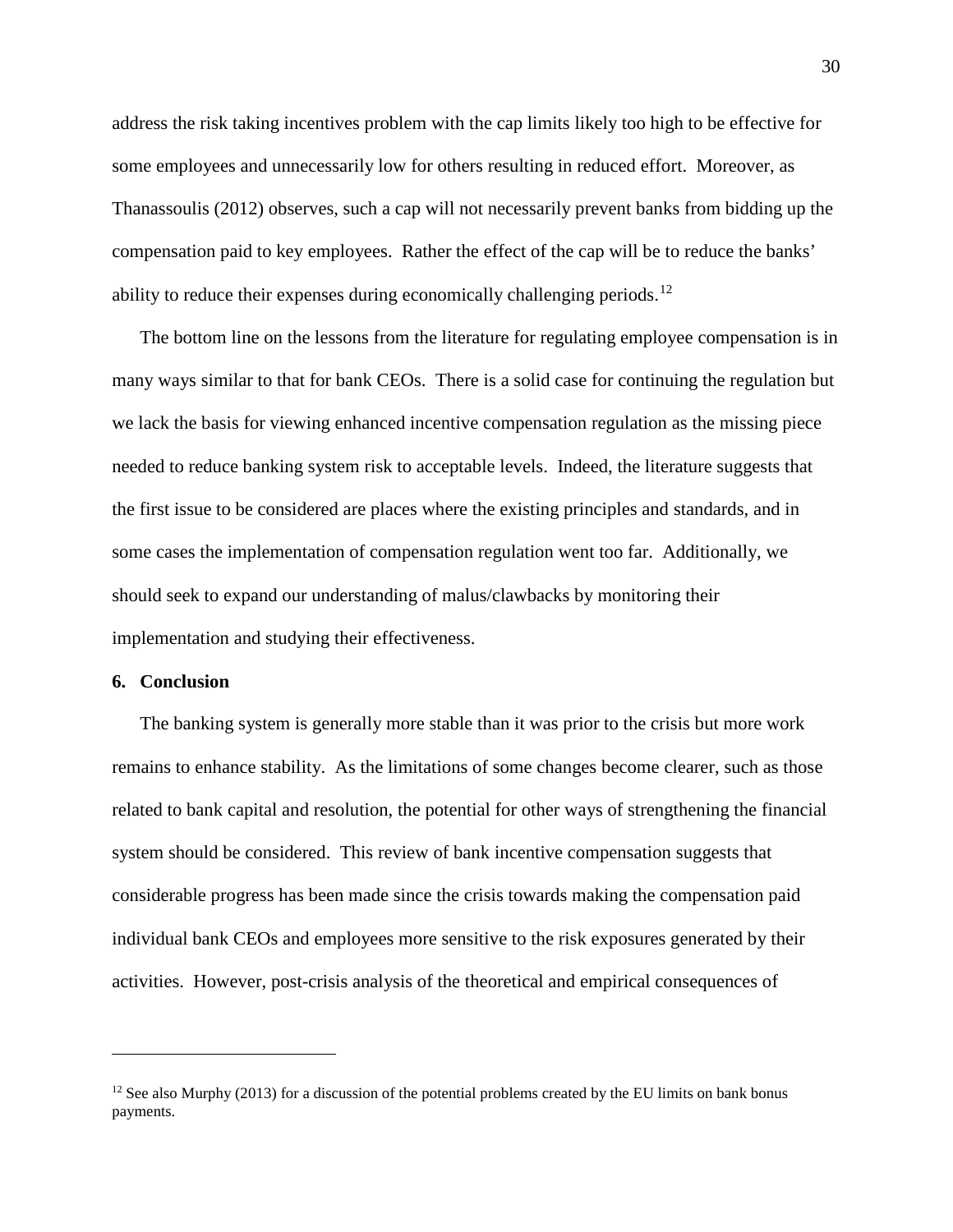incentive compensation guidelines raise a variety of questions related to their effectiveness and unintended consequences. At this point, the preponderance of the evidence argues in favor of continuing supervisory guidelines for bank compensation but against looking to such regulation to provide the missing piece.

The analysis discussed in this paper, however, suffers from one important limitation. Both the theory and empirical analysis focuses on the banking system as it has been in the last several decades. However, the business of banking has always been about obtaining, storing, processing and analyzing information. As the cost of these processes has come down, so has the distinctiveness of the boundary between banks and nonbank financial firms. Now the continuing declines in the cost of obtaining and using information are starting to erode the boundary between banks and information technology firms. This erosion has become especially apparent in areas related to analyzing data with ongoing advances in big data and machine learning. Further, the development of distributed ledger technology (including blockchains) threatens to speed dramatically the rate of erosion in areas related to information storage and record keeping. Indeed, some senior bankers are starting to think of the firms they run as more technology firms than as financial firms.

Viewing banks as technology companies has a variety of implications for bank compensation and financial stability, a full review of which would go far beyond the scope of this paper. However, two points can be made that will help to highlight what is at stake.<sup>13</sup> First, to the extent that banking is inescapably becoming a technology business, we cannot limit our analysis of the bank employees' labor markets to competition among banks. Banks may be

 $<sup>13</sup>$  For some discussion of the regulatory implications of developments in big data, machine learning and artificial</sup> intelligence see Wall (2019) and Jagtiani, Wall and Vermilyea (2018).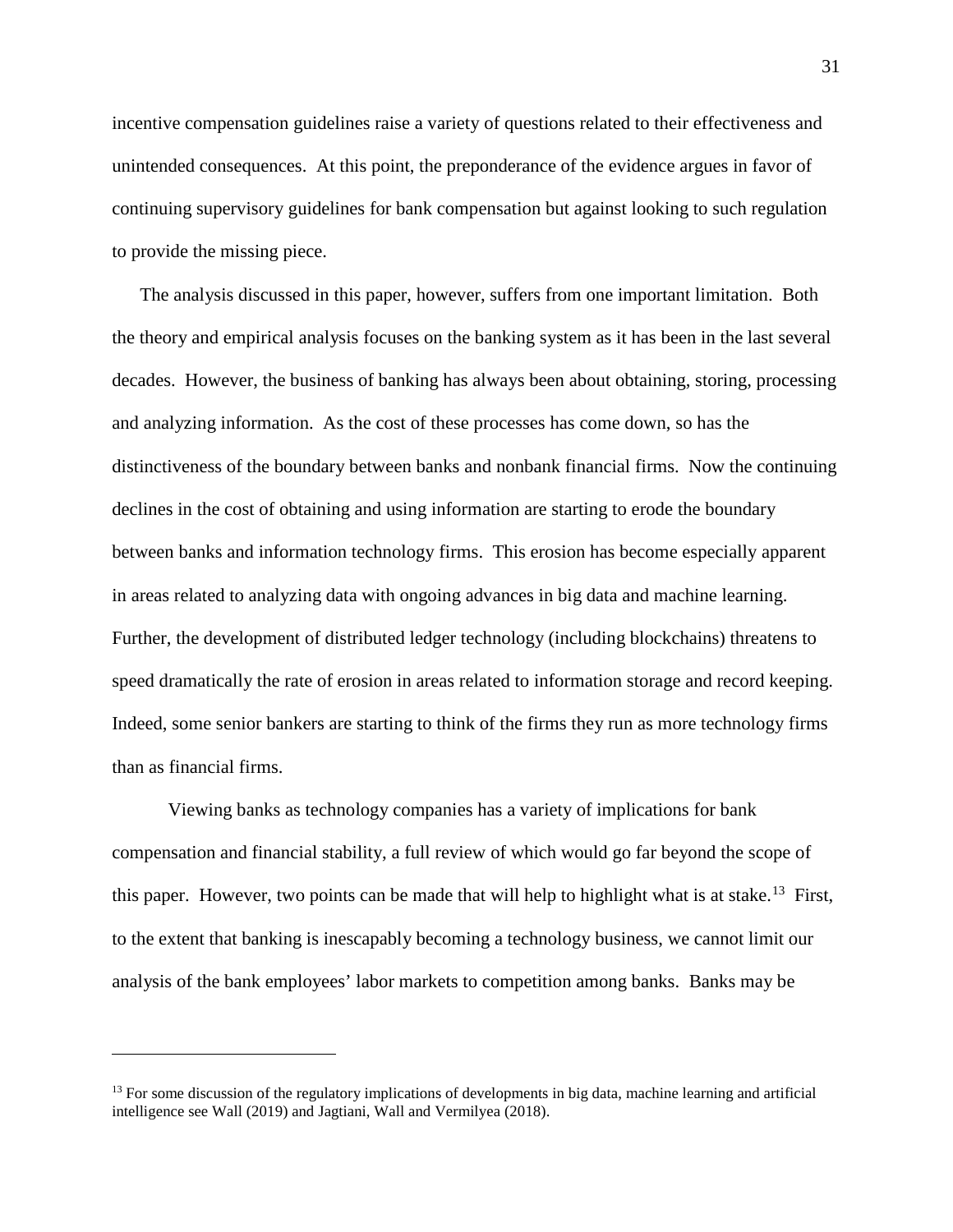major players in the markets for technology talent but they are by no means the only ones competing for tech employees nor are banks necessarily the employers with the deepest pockets.[14](#page-31-1) Second, the phrase "move fast and break things" that is sometimes attributed to technology firms is a scary concept when applied to firms and markets that play critical roles in maintaining financial stability. Ongoing developments in the technology area are not going to eliminate the need for thoughtful bank regulation for the foreseeable future.

<span id="page-31-1"></span><span id="page-31-0"></span><sup>&</sup>lt;sup>14</sup> Martin and Beesley (2016) report on BBVA's concern about its ability to recruit technology staff given the EU's limits on bonus payments.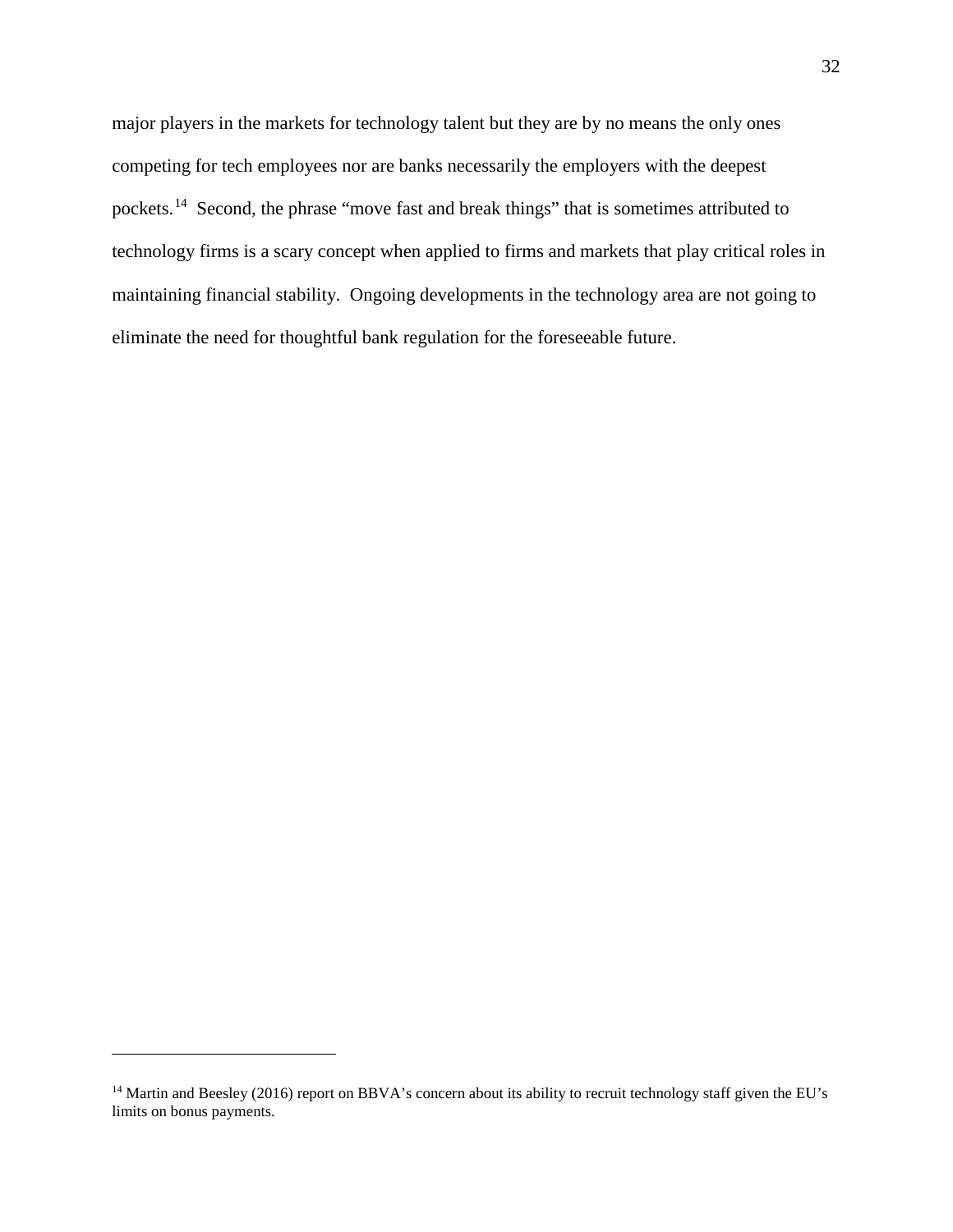## **References**

- Acharya, Viral V., Lubomir V. Litov, and Simone M. Sepe (2013). Non-Executive Incentives and Bank Risk-Taking, Working Paper, New-York University. (accessed March 19, 2019) [http://www.u.arizona.edu/~litov/NonExecIncentivesBankRisk.pdf.](http://www.u.arizona.edu/%7Elitov/NonExecIncentivesBankRisk.pdf)
- Agarwal, Sumit and Ben-David, Itzhak (2017). Loan Prospecting and the Loss of Soft Information *Journal of Financial Economics* 129, no. 3: 608-628.
- Arnold, Martin and Arthur Beesley (2016). Spanish bank BBVA warns bonus cap hurts tech push. *Financial Times* (August 21). (accessed March 19, 2019) <https://www.ft.com/content/66c75f74-6790-11e6-ae5b-a7cc5dd5a28c>
- Bennett, Rosalind L., Levent Güntay, and Haluk Unal (2015). Inside debt, bank default risk, and performance during the crisis. *Journal of Financial Intermediation* 24, no. 4: 487-513.
- Bai, Gang, and Elyas Elyasiani (2013). Bank stability and managerial compensation. *Journal of Banking & Finance* 37, no. 3: 799-813.
- Bannier, Christina E., Eberhard Feess, and Natalie Packham (2012). Competition, bonuses, and risk-taking in the banking industry. *Review of Finance* 17, no. 2: 653-690.
- Board of Governors of the Federal Reserve System (2011). *Incentive Compensation Practices: A Report on the Horizontal Review of Practices at Large Banking Organizations.* (accessed March 19, 2019) [https://www.federalreserve.gov/publications/other](https://www.federalreserve.gov/publications/other-reports/files/incentive-compensation-practices-report-201110.pdf)[reports/files/incentive-compensation-practices-report-201110.pdf](https://www.federalreserve.gov/publications/other-reports/files/incentive-compensation-practices-report-201110.pdf)
- Bolton, Patrick, Hamid Mehran, and Joel Shapiro (2015). Executive compensation and risk taking. *Review of Finance* 19, no. 6: 2139-2181.
- Cerasi, V., Deininger, S., Gambacorta, L., & Oliviero, T. (2017). How post-crisis regulation has affected bank CEO compensation, Bank for International Settlements Working Papers No 630. (accessed March 18, 2019) [https://www.bis.org/publ/work630.pdf.](https://www.bis.org/publ/work630.pdf)
- Chesney, Marc, Jacob Stromberg, and Alexander F. Wagner (2018). Managerial incentives to take asset risk. University of Zurich NCCR FINRISK working paper 607. (accessed March 18, 2019) [https://www.nccr-finrisk.uzh.ch/media/pdf/wp/WP607\\_B1.pdf](https://www.nccr-finrisk.uzh.ch/media/pdf/wp/WP607_B1.pdf)
- DeYoung, Robert, Emma Y. Peng, and Meng Yan (2013). Executive compensation and business policy choices at US commercial banks. *Journal of Financial and Quantitative Analysis* 48, no. 1: 165-196.

Edmans, Alex, and Qi Liu (2010). Inside debt. *Review of Finance* 15, no. 1: 75-102.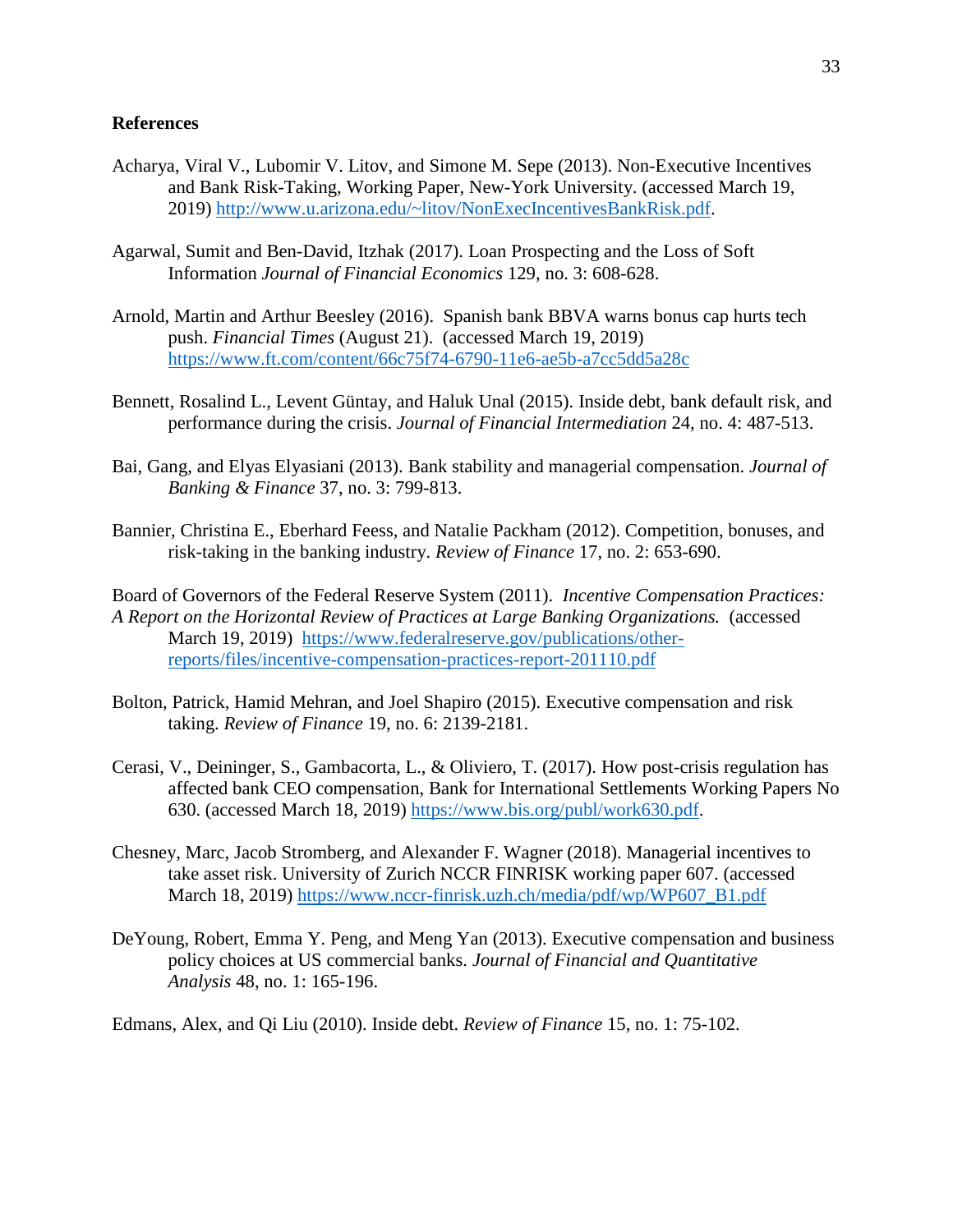- Efing, Matthias, Harald Hau, Patrick Kampkötter, and Johannes Steinbrecher (2015). Incentive pay and bank risk-taking: Evidence from Austrian, German, and Swiss banks. *Journal of International Economics* 96: S123-S140.
- Fahlenbrach, Rüdiger, Robert Prilmeier, and René M. Stulz (2012). This time is the same: Using bank performance in 1998 to explain bank performance during the recent financial crisis. *The Journal of Finance* 67, no. 6: 2139-2185.
- Fahlenbrach, Rüdiger, and René M. Stulz (2011). Bank CEO incentives and the credit crisis. *Journal of Financial Economics* 99, no. 1: 11-26.
- Financial Stability Forum (2009). *FSB Principles for Sound Compensation Practices* (accessed March 19, 2019) [http://www.fsb.org/2009/04/principles-for-sound-compensation](http://www.fsb.org/2009/04/principles-for-sound-compensation-practices-2/)[practices-2/.](http://www.fsb.org/2009/04/principles-for-sound-compensation-practices-2/)
- Financial Stability Board (2009). *FSB Principles for Sound Compensation Practices: Implementation Standards* (accessed March 19, 2019) [http://www.fsb.org/2009/09/principles-for-sound-compensation-practices](http://www.fsb.org/2009/09/principles-for-sound-compensation-practices-implementation-standards/)[implementation-standards/.](http://www.fsb.org/2009/09/principles-for-sound-compensation-practices-implementation-standards/)
- Financial Stability Board (2017). Implementing the FSB Principles for Sound Compensation Practices and their Implementation Standards (July 4). (accessed March 19, 2019) [http://www.fsb.org/2017/07/fsb-publishes-progress-report-on-implementation-of](http://www.fsb.org/2017/07/fsb-publishes-progress-report-on-implementation-of-compensation-standards/)[compensation-standards/](http://www.fsb.org/2017/07/fsb-publishes-progress-report-on-implementation-of-compensation-standards/)
- G20 Leaders (2009). G20 Leaders Statement: The Pittsburgh Summit (24-25September). (accessed March 19, 2019) [http://www.g20.utoronto.ca/2009/2009communique0925.html.](http://www.g20.utoronto.ca/2009/2009communique0925.html)
- Institute of International Finance (2009). Compensation in Financial Services Industry Progress and the Agenda for Change.
- Hagendorff, Jens, and Francesco Vallascas (2011). CEO pay incentives and risk-taking: Evidence from bank acquisitions. *Journal of Corporate Finance* 17, no. 4: 1078-1095.
- Hagendorff, Jens and Anthony Saunders, and Sascha Steffen, and Francesco Vallascas (2017). The Wolves of Wall Street: Managerial Attributes and Bank Business Models (June 12). (accessed 18 March 2019) <https://ssrn.com/abstract=2670525> .
- Houston, Joel F., and Christopher James (1995). CEO compensation and bank risk Is compensation in banking structured to promote risk taking?. *Journal of Monetary Economics* 36, no. 2: 405-431.
- Inderst, Roman, and Sebastian Pfeil (2012). Securitization and compensation in financial institutions. *Review of Finance* 17, no. 4: 1323-1364.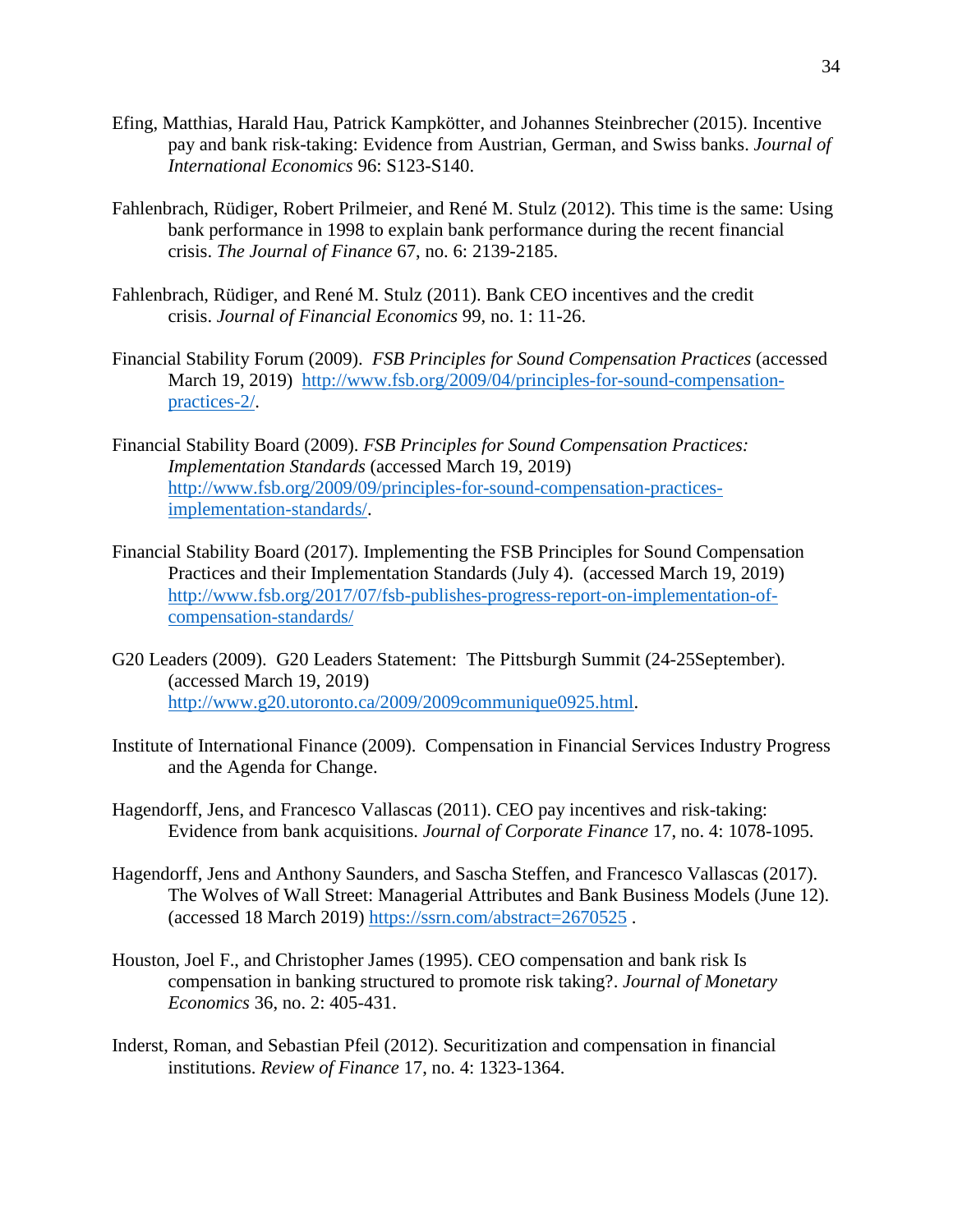- Jagtiani, Julapa, Larry Wall, and Todd Vermilyea (2018). The Roles of Big Data and Machine Learning in Bank Supervision. *Banking Perspectives* The Clearing House (First Quarter). (accessed March 19, 2019) [https://www.theclearinghouse.org/banking](https://www.theclearinghouse.org/banking-perspectives/2018/2018-q1-banking-perspectives/articles/big-data-ml-bank-supervision)[perspectives/2018/2018-q1-banking-perspectives/articles/big-data-ml-bank-supervision](https://www.theclearinghouse.org/banking-perspectives/2018/2018-q1-banking-perspectives/articles/big-data-ml-bank-supervision)
- Jarque, Arantxa and Edward S. Prescott, (2013). Banker Compensation and Bank Risk Taking: The Organizational Economics View. FRB Richmond Working Paper No. 13-03. (accessed March 19, 2019) [https://ssrn.com/abstract=2228910.](https://ssrn.com/abstract=2228910)
- John, Kose, Anthony Saunders, and Lemma W. Senbet (2000). A theory of bank regulation and management compensation. *Review of Financial Studies* 13, no. 1: 95-125.
- Kupiec, Paul (2013). Incentive Compensation for Risk Managers When Effort is Unobservable. AEI Economic Policy Working Paper 2013-07. (accessed March 19, 2019) [https://ssrn.com/abstract=2344907.](https://ssrn.com/abstract=2344907)
- Mehran, Hamid and Joshua V. Rosenberg (2008). The effect of employee stock options on bank investment choice, borrowing, and capital, Staff Reports 305, Federal Reserve Bank of New York. (accessed March 18, 2019) [https://www.newyorkfed.org/medialibrary/media/research/staff\\_reports/sr305.pdf](https://www.newyorkfed.org/medialibrary/media/research/staff_reports/sr305.pdf)
- Murphy, Kevin J. (2013). Executive compensation: Where we are, and how we got there. In *Handbook of the Economics of Finance*, vol. 2, pp. 211-356. Elsevier, North Holland.
- Noe, Thomas H., Michael J. Rebello, and Larry D. Wall (1996). Managerial rents and regulatory intervention in troubled banks. *Journal of Banking & Finance* 20, no. 2: 331-350.
- Tett, Gillian (2009). What bankers can learn from Chelsea football club, *Financial Times*, September 11.
- Thanassoulis, John (2012). The case for intervening in bankers' pay. *The Journal of Finance* 67, no. 3: 849-895.
- Thanassoulis, John (2014). Bank pay caps, bank risk, and macroprudential regulation. *Journal of Banking & Finance* 48: 139-151.
- Tzioumis, K., & Gee, M. (2013). Nonlinear incentives and mortgage officers' decisions. Journal of Financial Economics, 107(2), 436-453. Google Scholar
- Tung, Frederick and Wang, Xue (2013). Bank CEOs, Inside Debt Compensation, and the Global Financial Crisis Boston Univ. School of Law Working Paper No. 11-49. (accessed March 18, 2019): <https://ssrn.com/abstract=1570161> or [http://dx.doi.org/10.2139/ssrn.1570161](https://dx.doi.org/10.2139/ssrn.1570161)
- Van Bekkum, Sjoerd (2016). Inside debt and bank risk. *Journal of Financial and Quantitative Analysis* 51, no. 2: 359-385.